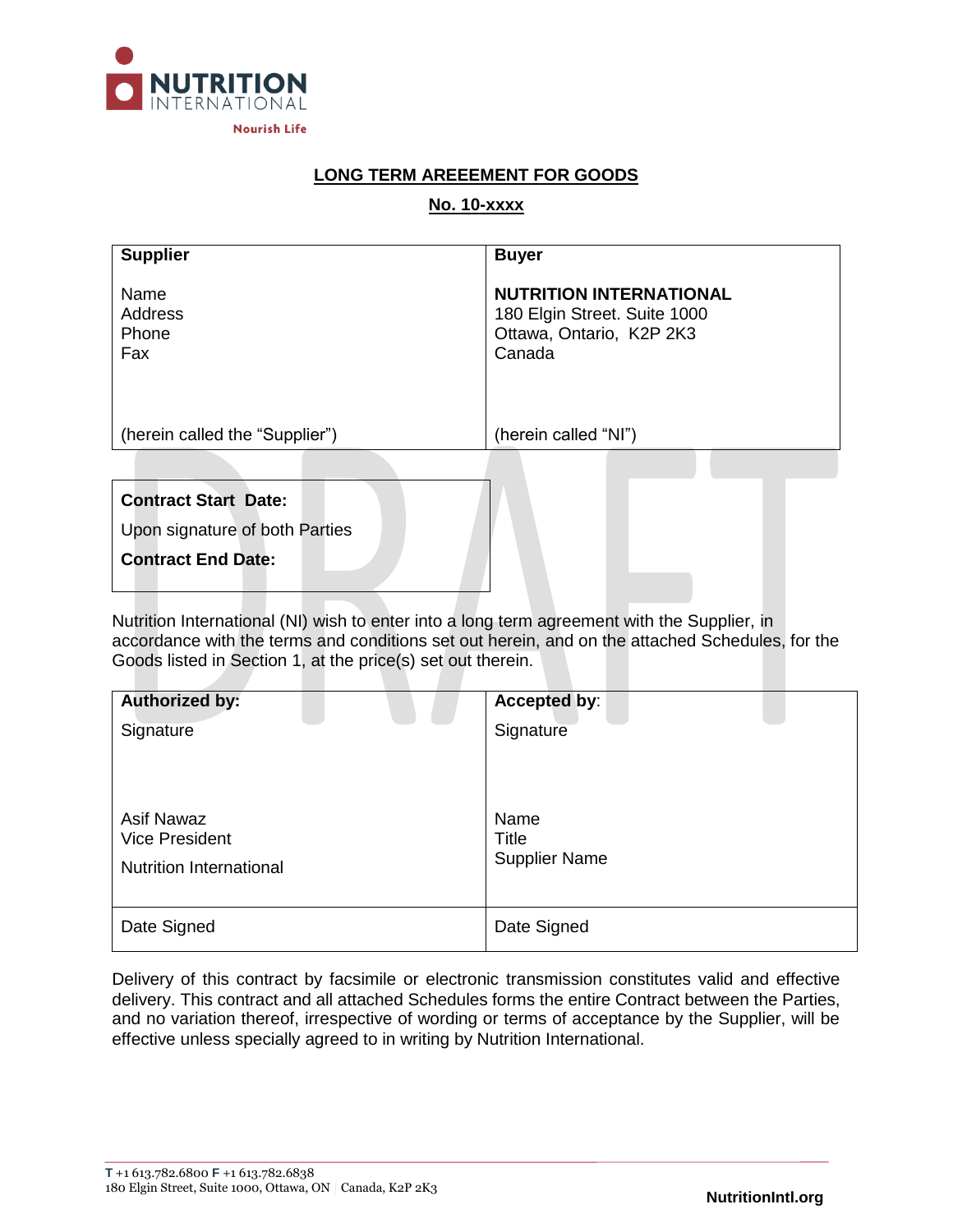# **DESCRIPTION OF GOODS, PRICE, and TECHNICAL PRODUCT SPECIFICATIONS**

The goods ("Goods") to be supplied under this Agreement are the following:

| <b>ITEM</b><br><b>No</b> | <b>ITEM</b><br><b>DESCRIPTION</b>           | <b>QTY</b><br>(500)<br>capsules<br>/bottle) | <b>QTY</b><br>(100)<br>capsules<br>/bottle) | Unit<br><b>Price</b><br>Per<br><b>Bottle</b> | <b>Extended</b><br>(Total)<br><b>Price</b><br><b>CAD</b> |
|--------------------------|---------------------------------------------|---------------------------------------------|---------------------------------------------|----------------------------------------------|----------------------------------------------------------|
|                          |                                             |                                             |                                             |                                              |                                                          |
|                          |                                             |                                             |                                             |                                              |                                                          |
|                          | Total (not including freight or insurance): |                                             |                                             |                                              |                                                          |

#### **(A) Price & Validity Period:**

Valid from XX Month 2019 to XX Month 2020 Unit Price: \$0.00 CAD per bottle exclusive of freight and insurance

Valid from XX Month 2020 to XX Month 2021 Unit Price: \$0.00 CAD per bottle per bottle exclusive of freight and insurance

## **(B) PRODUCT DESCRIPTION**

## **1. Technical Product Specifications for Vitamin A Soft Gelatin Capsules**

### **GENERAL**

### FINISHED PRODUCT

- 1.1. Vitamin A soft gelatin capsules must be manufactured to comply with the United States Pharmacopeia (USP<sup>1</sup>) Vitamin A Oral Liquid Preparation monograph (USP 37-NF32 or latest edition)<sup>2</sup> or the International Pharmacopoeia (Ph. Int.<sup>3</sup>) Retinol Oral Solution monograph (Ph. Int. Fourth Edition, 3rd Supplement, 2013).
- 1.2. Halal certification for the Finished Product is required for each batch.
- 1.3. A vanilla flavouring agent must be added to mask any unpleasant smell or taste.
- 1.4. Vitamin A soft gelatin capsules must be free of preservatives such as parabens.
- 1.5. Vitamin A soft gelatin capsules must be suitable for shipment, storage and use world-wide. In particular, the vitamin formulation and packaging must be suitable for delivery and use in countries having adverse climatic and storage conditions (e.g. high temperature and humidity, etc. herein considered as Climatic Zones IVa and/or IVb).
- 1.6. The product shelf life stability must be demonstrated with results of stability studies conducted under long-term testing conditions for climatic Zone IVa and/or Zone IVb countries **\***. Proof of shelf life stability is required.

#### **DESCRIPTION**

 $\overline{a}$ 

1.7. Opaque, soft gelatin capsules with nipple to allow for cutting and administration with ease such that the entire vitamin A liquid contents of the capsule can be squeezed gently into the child's mouth.

<sup>1</sup> USP Vitamin A Oral Liquid Preparation Monograph compliant product.

<sup>2</sup> The Dietary Supplements Dosage Forms Subcommittee members have agreed to support the request to reduce the lower limit of vitamin A from NLT 95.0% to NLT 90.0% of labeled claim. This change was reflected in the April, 2013 publication of the USP Revision Bulletin.

<sup>3</sup> Ph. Int. Retinol Oral Solution Monograph compliant product.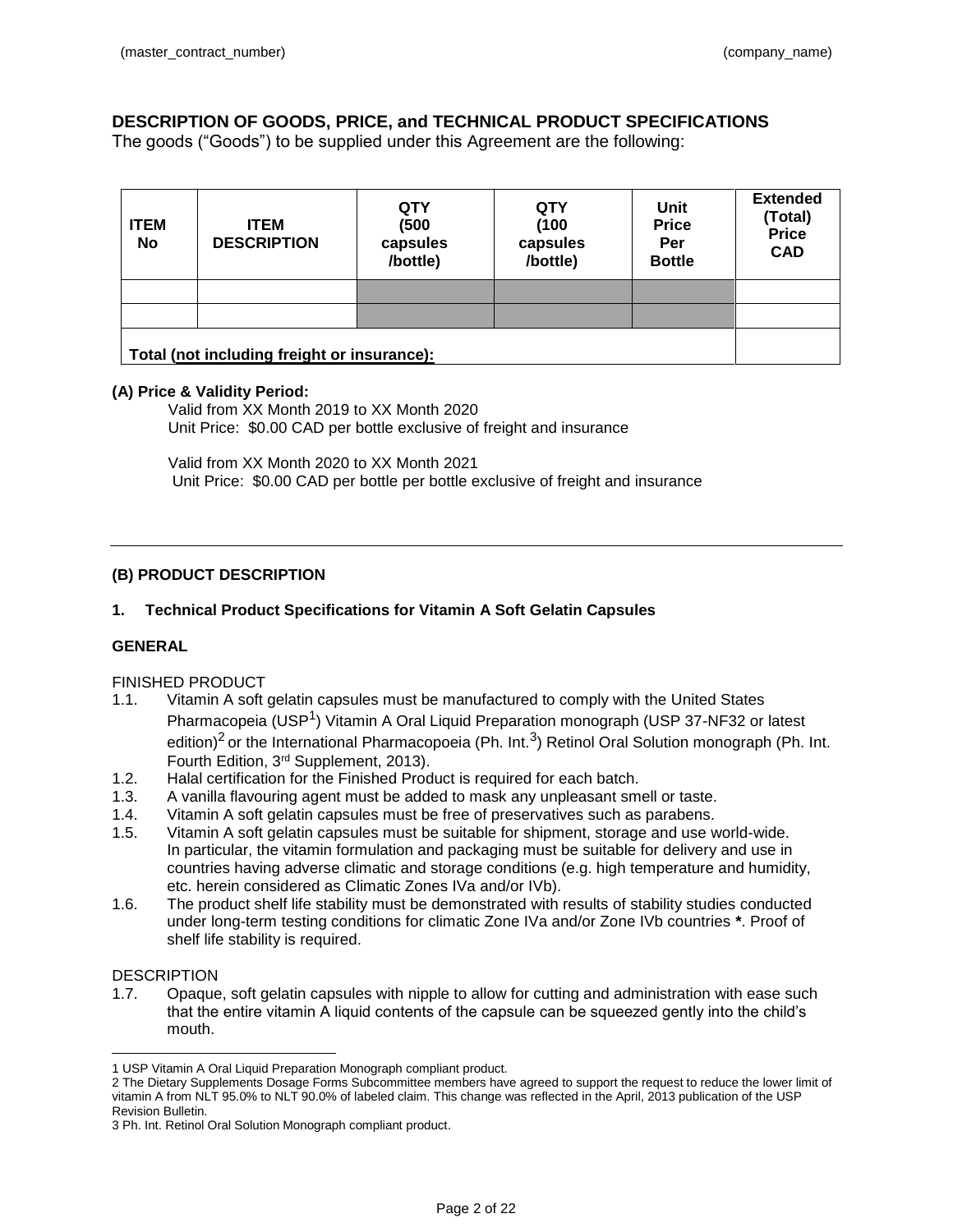# **CAPSULE**

### Gelatin:

- 1.8. Gelatin must be without BSE infectivity: Reference is made to the Resolution AP/CSP(99)4, AP/CSP(99)T, to EMEA/410/01 – rev. 1.
- 1.9. All Gelatin used for the vitamin soft gelatin capsules must be manufactured to meet the criteria described in the latest edition of the International (Ph. Int), United States (USP) or European (Ph.Eur) Pharmacopoeia.

## Hardness:

1.10. The vitamin A soft gelatin capsules procured by NI and UNICEF are used in public health programs worldwide. Unlike other preparations, the soft gelatin capsule is used in this case as a dropper to deliver its liquid contents directly into the recipient's mouth. The capsule is not swallowed. To allow for optimal use of vitamin A soft gelatin capsules in the field, the capsule shell must be hard enough to withstand hot and humid conditions (i.e. not leaking or clumping with other capsules) but soft enough to be used as a dropper such that the entire liquid contents of the capsule can be squeezed gently into the child's mouth with ease by health workers even while dosing numerous children in sequence during campaigns. In addition capsules must not be brittle (i.e. breaking or cracking at the seal when squeezed). In light of these considerations, manufacturers must set their own hardness limits (i.e. minimum and maximum) for (i) stability trials and (ii) point of release as measured by a Bareiss Hardness Tester, or equivalent.

## CAPSULE CONTENTS

1.11. The Active Pharmaceutical Ingredient (API) and excipients must comply with the monograph and general notices (and general requirements) from one of the following pharmacopeias: British (BP), European (Ph. Eur.), International (Ph. Int.) or United States (USP).

## **2. Additional Product Information and Quality Standards**

- 2.1. Vitamin A soft gelatin capsules are bottled as 100 or 500 capsules per bottle with a bottle size proportional to its contents. All vitamin A soft gelatin capsules must be kept in tight, light- and tamper-resistant containers. Bottles must conform to the latest edition of British (BP), United States (USP), European (Ph. EUR) or other internationally recognized Pharmacopeia Standard for Pharmaceutical containers and should be suitable for shipment, storage and use worldwide at elevated temperatures and humidity typical of Zone IVa and/or Zone IVb country climate. The bottles must be: tamper-evident opaque plastic securitainer bottles with screw-cap, each containing 100 or 500 capsules and sufficient desiccant material to minimize humidity.
- 2.2. Vitamin A soft gelatin capsules are packaged in appropriately labeled bottles, including directions for use and delivery of each dosage unit of vitamin A soft gelatin capsules. Statements and Labelling must comply with the relevant pharmacopoeia standard: United States Pharmacopeia (USP) Vitamin A Oral Liquid Preparation monograph (USP 37-NF32 or latest edition) or International Pharmacopoeia (Ph. Int) Retinol Oral Solution monograph (Ph. Int. Fourth Edition, 3 rd Supplement, 2013).
- 2.3. The secondary packaging for vitamin A soft gelatin capsules must comply with the current UNICEF Warehouse Packing Technical Standards and Specifications.4

### **STABILITY**

 $\overline{a}$ 

2.4. Vitamin A soft gelatin capsules (**Items 1-4) should** demonstrate 36 months of shelf life under conditions of high temperature and humidity of Zone IVb. However, products with at least 12 months of shelf life could be considered for review, with commitment to continue long term testing over the shelf life period and data from at least 3 primary batches. Preference will be given to

<sup>4</sup>UNICEF Warehouse Packing Specifications: [https://www.unicef.org/supply/files/UNICEF\\_Warehouse\\_packing\\_specifications\\_.pdf](https://www.unicef.org/supply/files/UNICEF_Warehouse_packing_specifications_.pdf)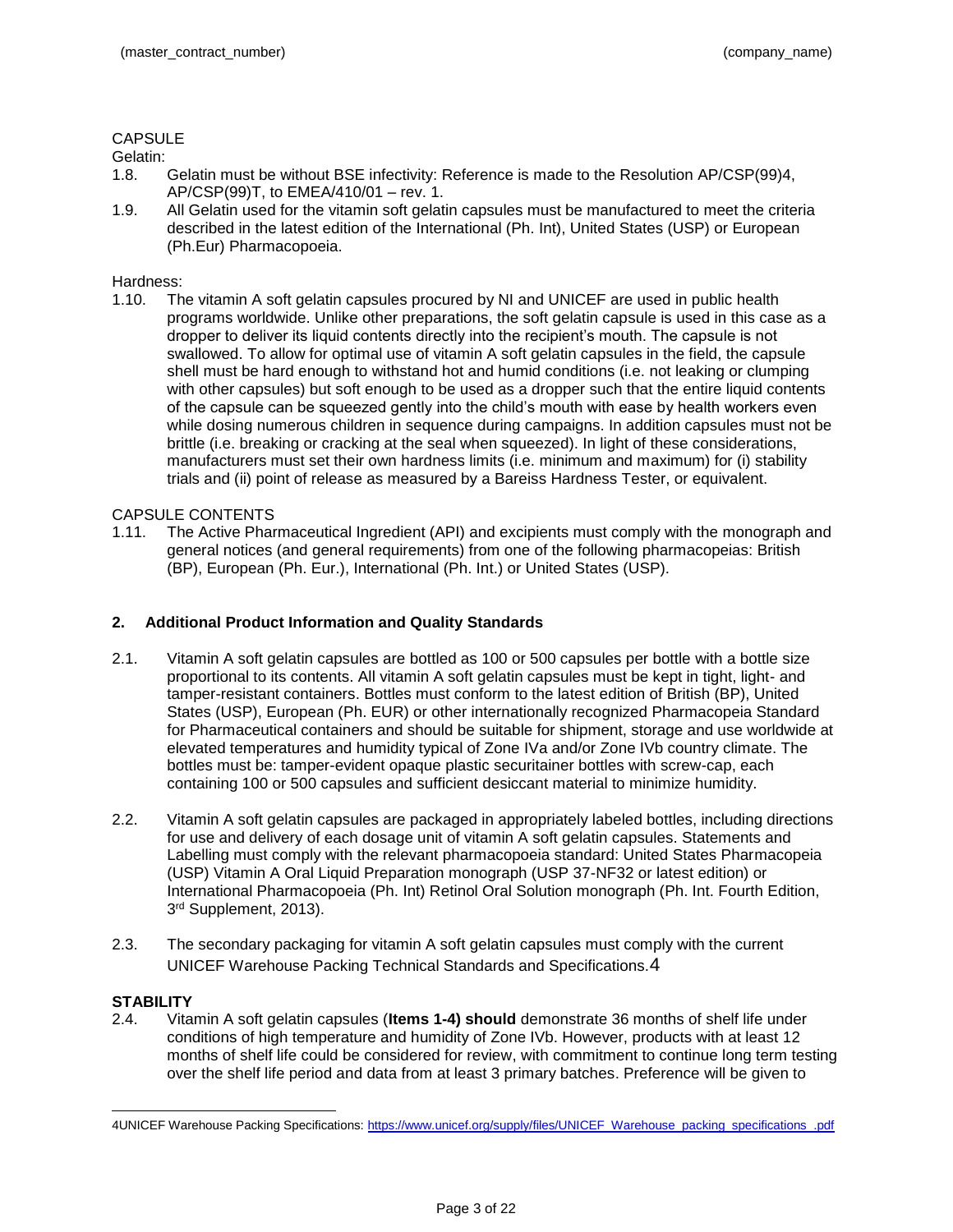products that demonstrate a longer shelf life. Submission of the following will be required:

- Stability data from at least three primary batches <sup>5,6,</sup> and
- A written commitment (signed and dated) to continue long-term testing over the shelf-life period
- 2.5. In addition, for products described as **Items 1-4** above, shelf life compliance must be demonstrated using a High-performance liquid chromatography (HPLC) assay method to measure vitamin A.

#### **CERTIFICATION**

- 2.6. The Active Pharmaceutical Ingredients (API) used in the vitamin A soft gelatin capsules must be manufactured and handled according to GMP Standards for Pharmaceutical Products, as certified by an internationally recognized authority that is a member of or partner to the Pharmaceutical Inspection Cooperation Scheme (PIC/S)7.
- 2.7. The vitamin A soft gelatin capsules at these high doses of 100,000 IU and 200,000 IU are to be considered pharmaceutical products and must be manufactured in accordance with prevailing Good Manufacturing Practices (GMP) Standards for pharmaceutical products by the National Drug Regulatory Authorities and by an internationally recognized authority that is a member or a partner of the Pharmaceutical Inspection Scheme (PIC/S).
- 2.8. A certificate of suitability is required to demonstrate that vitamin A, vitamin E and all gelatin used for the vitamin A soft gelatin capsules has been manufactured to meet Pharmacopoeial standards.
- 2.9. Vitamin A soft gelatin capsules must be certified Halal by an internationally recognized certifying body such as the Islamic Food and Nutrition Council of America (IFANCA) to meet Islamic Halal requirements. This requirement applies to the finished pharmaceutical product and excipient manufacturers involved in the manufacturing process. In the event of prequalification and invitation to submit a proposal, proof of valid certification will be required.

### **PRODUCT REGISTRATION**

- 2.10. **Items 1-4**, above, should have evidence of registration/marketing authorisation in the country of manufacture/origin. A marketing authorisation from a stringent regulatory authority is desired. Proof of valid registration/market authorization will be required and where this cannot be provided immediately, as an interim measure, manufacturers will be required to submit a Letter of Commitment to obtaining domestic registration status as well as making available any documentation requested by the country of import needed for in-country product registration required to receive the goods.
- 2.11. **Items 1-4**, above, should have a Certificate of Pharmaceutical Product (CPP) according to the WHO Certification Scheme, or an equivalent, issued by the National Regulatory Authorities and specified in the WHO Technical Report Series 863.

 5 Primary batches should be of the same formulation and packaged in the same container closure system as proposed for marketing. The manufacturing process used for primary batches should simulate that to be applied to production batches and should provide product of the same quality and meeting the same specification as that intended for marketing. 6 Each primary batch should be at minimum pilot scale (one-tenth that of a full production scale batch) and ideally manufactured using different batches of the API

<sup>7</sup> <http://www.picscheme.org/members.php>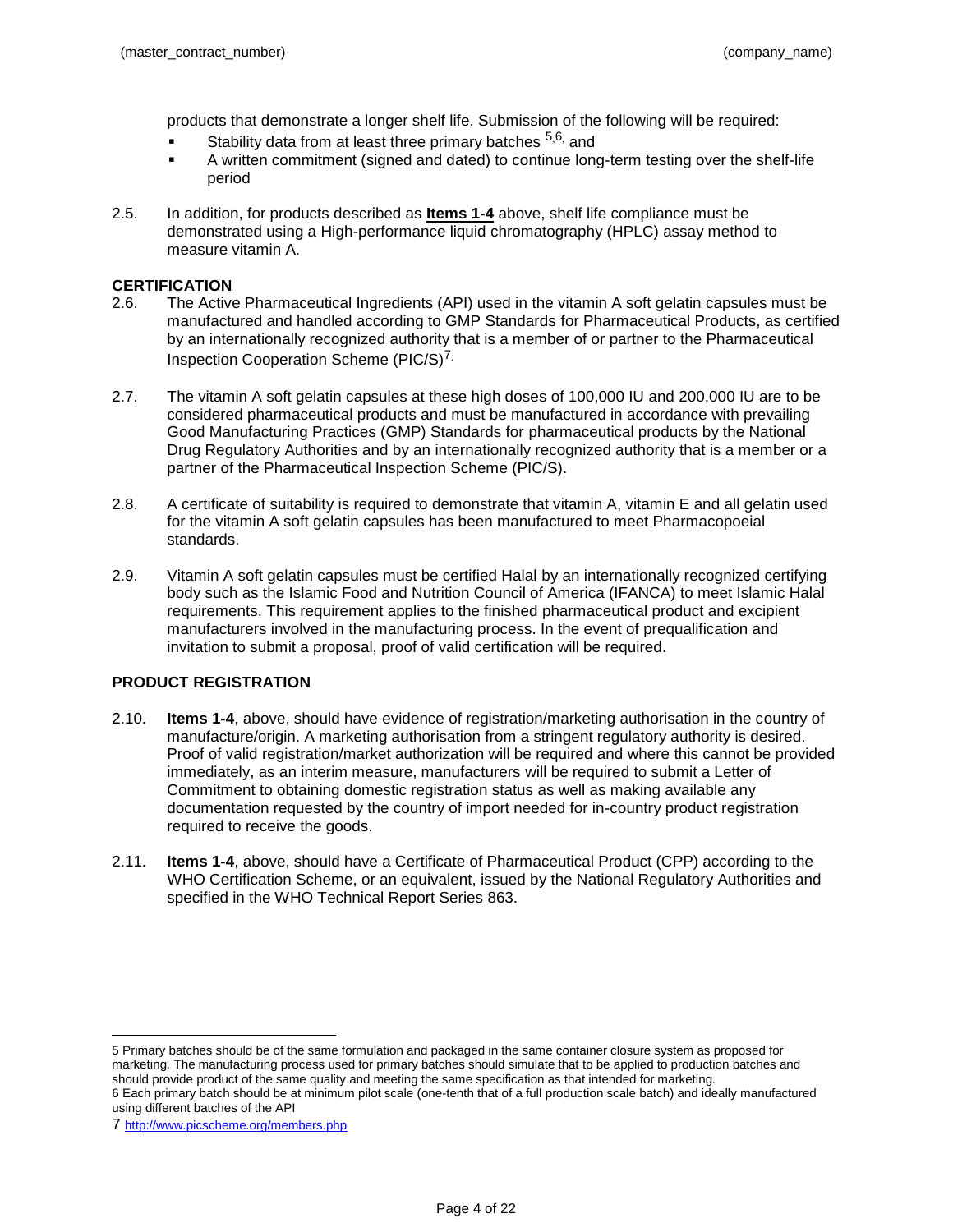# **THIS LONG TERM AREEEMENT FOR GOODS** (this "LTA-G) is made between:

**NUTRITION INTERNATIONAL (NI),** a corporation under the laws of Canada, having its head office at 180 Elgin Street, Suite 1000, Ottawa, Ontario, K2P 2K3, Canada; and

**SUPPLIER NAME** (Legal corporate name of contracting organization) as represented by \_\_\_\_\_\_\_\_\_\_\_(name of unit, department, etc.) having its head office at \_\_\_\_\_\_\_\_\_\_] (herein called "the Supplier")",

Singly or jointly herein called "the Party" or "the Parties".

# **WHEREAS:**

A. The Supplier has offered and NI has agreed to enter into an agreement pursuant to which, during the term of the agreement, the Supplier will sell to NI such quantities, if any, of the goods described in the relevant section of this LTA-G (the "Goods") as NI may order by issuing to the Supplier NI purchase orders (each a "Purchase Order"), on the terms and conditions, including as to price, set out in this LTA-G.

B. The Supplier has represented that it possesses and through the term of this LTA-G will continue to possess the requisite knowledge, skill, personnel. resources and experience and that it is, and throughout the term of this LTA-G will continue to be, fully qualified, ready, willing, and able to provide the Goods in accordance with the terms and conditions set out in this LTA-G and each Purchase Order issued under this LTA-G and NI has relied on those representations in entering into this LTA-G.

# **NOW THEREFORE, the Parties agree as follows:**

# **1. LTA-G Documents**

- 1.1 This LTA-G comprises:
	- (a) this document;
	- (b) the NI General Terms and Conditions of Contract (Goods) attached as Annex A; and
	- (c) the other annexes (if any) attached to this document.

The documents comprising this LTA-G are complementary of one another but if there is any ambiguity or inconsistency between those documents, then (i) this document will take precedence over the NI General Terms and Conditions of Contract (Goods) and the other annexes (if any); and (ii) the NI General Terms and Conditions of Contract (Goods) in Annex A will take precedence over the other annexes (if any).

1.2 This LTA-G and the Purchase Orders issued under it constitute the entire agreement between the Parties with regard to the provision of the Goods to NI by the Supplier. All prior representations, agreements, contracts and proposals, whether written or oral, by and between the Parties on this subject are superseded.

1.3 Capitalized terms used but not defined in this document have the meaning assigned to them in the NI General Terms and Conditions of Contract (Goods); provided that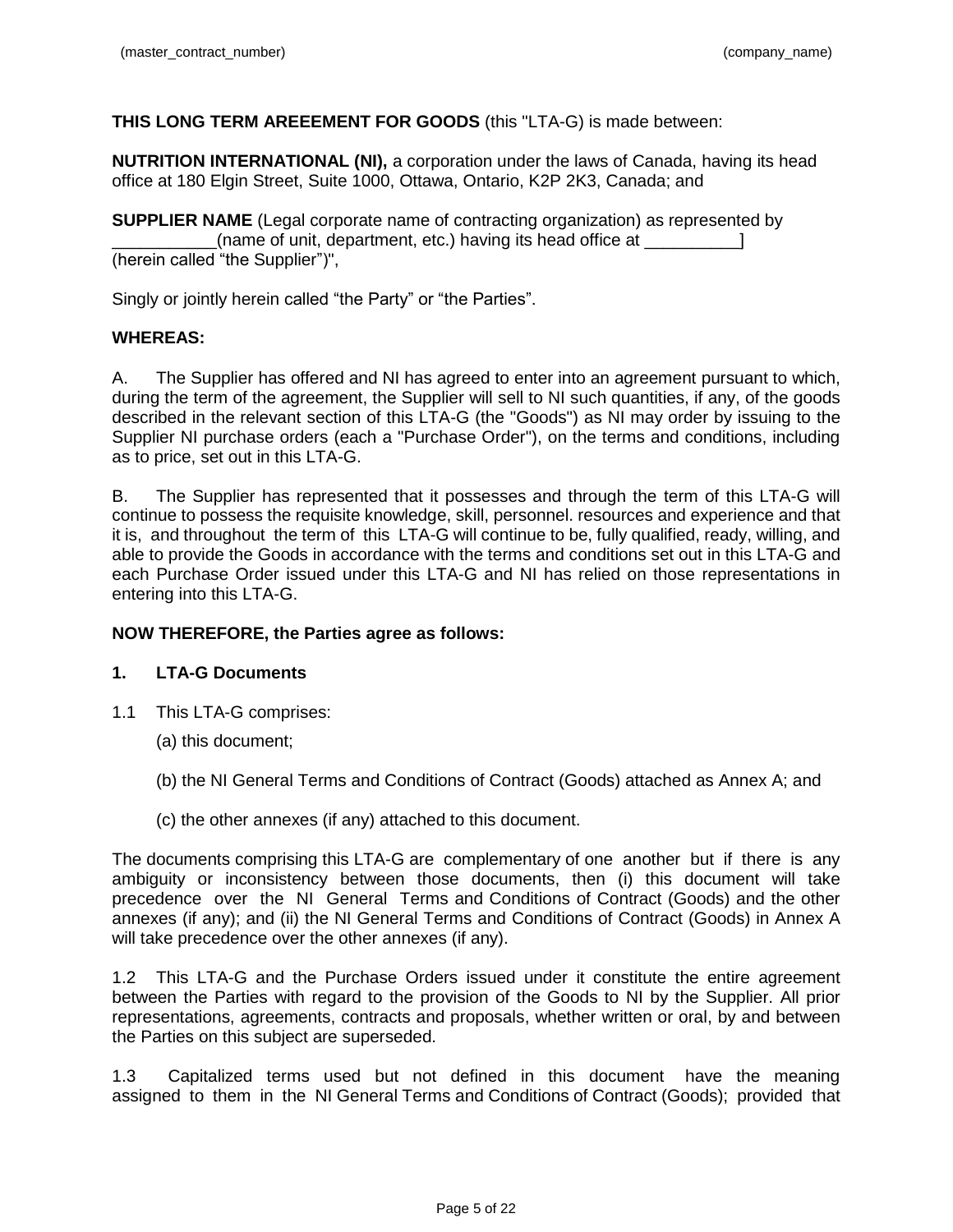references to "the Contract" in the NI General Terms and Conditions of Contract (Goods) will be deemed to refer this LTA-G and the relevant Purchase Order.

1.4 Subject to any changes agreed pursuant to Article 3.6 of this LTA·G, in the case of any inconsistencies between the terms of a Purchase Order and the terms of this LTA-G, the terms of this LTA-G will prevail over the terms of the relevant Purchase Order, except with regard to the quantities, specifications or technical requirements specified in the Purchase Order which will prevail over this LTA-G.

# **2. Effective Date; LTA-G Period**

2.1 This LTA-G will come into effect on the date NI receives a copy of this LTA-G countersigned by the Supplier.

2.2 This LTA-G will be effective for a period (the "LTA-G Period") beginning on (*XX MONTH 2019*) or the date NI receives a copy of this LTA-G countersigned by the Supplier whichever is later (the "Start Date") and ending at midnight Ottawa time on *(XX MONTH 20XX*) (the "End Date"), unless earlier terminated in accordance with the provisions of this LTA-G.

# **3. Long-term Agreement for the Ordering, Supplying and Purchasing Goods**

3.1 During the LTA-G Period, the Supplier will sell to NI such quantities, as described herein, of the Goods and NI will order by issuing Purchase Orders to the Supplier. Such ordering, supply, and purchase of Goods will be on the terms and conditions, including as to price, set out in this LTA-G.

3.2 Each Purchase Order will be in NI's standard form and will incorporate the NI General Terms and Conditions of Contract (Goods).

3.3 Each Purchase Order will specify (a) that it is being issued under this LTA-G, stating the LTA-G number; (b) the specifications and other instructions for the Goods to be provided under the Purchase Order; (c) the applicable delivery term and time schedule for delivery of the Goods (or each consignment of such Goods); and {d) the Price(s) for such Goods in accordance with the prices and charges set out in this LTA-G.

3.4 Each Purchase Order will be issued to the Supplier at the address provided to NI as part of the Supplier's registration process with NI. The Supplier will confirm its acceptance of each Purchase Order by counter-signing it, and returning it to NI, within five (5) working days of receiving it. Each Purchase Order will be a binding contract between NI and the Supplier, incorporating the terms of this LTA-G, when NI receives such Purchase Order counter-signed by the Supplier.

3.5 The Parties acknowledge and agree that nothing contained in any Purchase Order will be deemed, interpreted or otherwise construed as varying from , deviating from, adding to, or in any other way altering the terms and conditions of this LTA-G.

3.6 Notwithstanding the provisions of Article 3.5 above, the Parties may agree, with regard to any Purchase Order, to amend the terms and conditions of this LTA-G exclusively for the purpose of the transaction contemplated in such Purchase Order and in that case the Purchase Order in question will expressly state the amendments agreed to for the transaction contemplated in that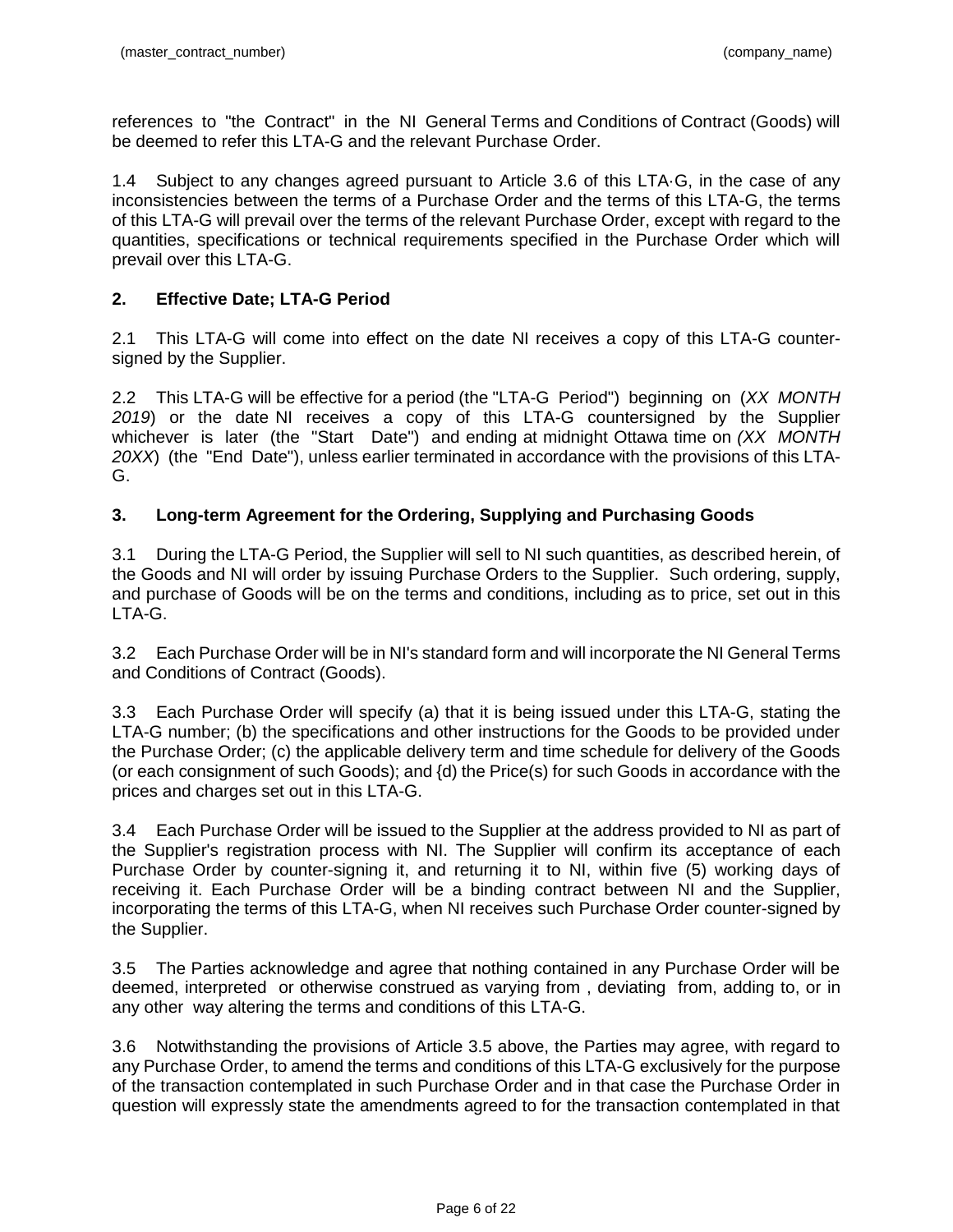Purchase Order. Neither Party will be required to agree to an amendment to the terms and conditions of this LTA-G proposed by the other Party with regard to the transaction contemplated in an individual Purchase Order.

3.7 The Supplier acknowledges that this LTA-G is non-exclusive, and NI is entitled to enter into the same or similar agreements with other suppliers and procure the same or similar Goods from other suppliers, as NI sees fit.

# **4. Price and Payment Terms**

4.1 During the LTA-G Period, the Supplier will sell the Goods to NI at the price or prices, as the case may be, set out in relevant section of this LTA-G or the price schedule annexed to this LTA-G, such prices remaining fixed throughout the LTA-G Period. The Supplier represents that these prices are the most favorable price terms available to any customer of the Supplier (or of any of the Supplier's Affiliates). If at any time during the LTA-G Period any other customer of the Supplier (or of any of the Supplier's Affiliates) obtains more favorable pricing terms than those provided to NI with regard to the Goods or goods similar to the Goods, the Supplier will retroactively adjust the price(s) and related pricing terms under this LTA-G and in the relevant Purchase Order(s) to conform to the more favorable terms and the Supplier will promptly pay NI any amounts owing to NI as a result of such retroactive price adjustment.

4.2 In addition to the instructions set out in the NI General Terms and Conditions of Contract (Goods), invoices issued under any Purchase Order must refer to this LTA-G as well as the Purchase Order to which the invoice relates, and the Purchase Order and LTA numbers must be printed on the invoices.

# **5. Packing, Packaging and Labelling Instructions; Markings**

5.1 The Supplier will comply with the requirements (as updated from time to time) for packing, packaging, packing list, and labelling goods set out in the specifications for the Goods and the relevant Purchase Order.

5.2 The Supplier will comply with the instructions for markings of the Goods set out in the specifications for such Goods and the relevant Purchase Order.

5.3 The Supplier's costs of complying with the requirements of Section 5 of this LTA-G will be the sole responsibility of the Supplier.

# **6. Pre-Delivery Inspection**

6.1 If this LTA-G or any Purchase Order provides that the Goods generally, or the Goods to be supplied under the Purchase Order (as the case may be), are subject to pre-delivery inspection, then the following provisions will apply:

(a) Pre-delivery inspection will be conducted at NI's expense by an independent inspection agency selected by NI.

(b) At NI's request, the Supplier will provide its reasonable cooperation to NI and its designated inspection agency, including but not limited w access to production data, at no additional cost to NI.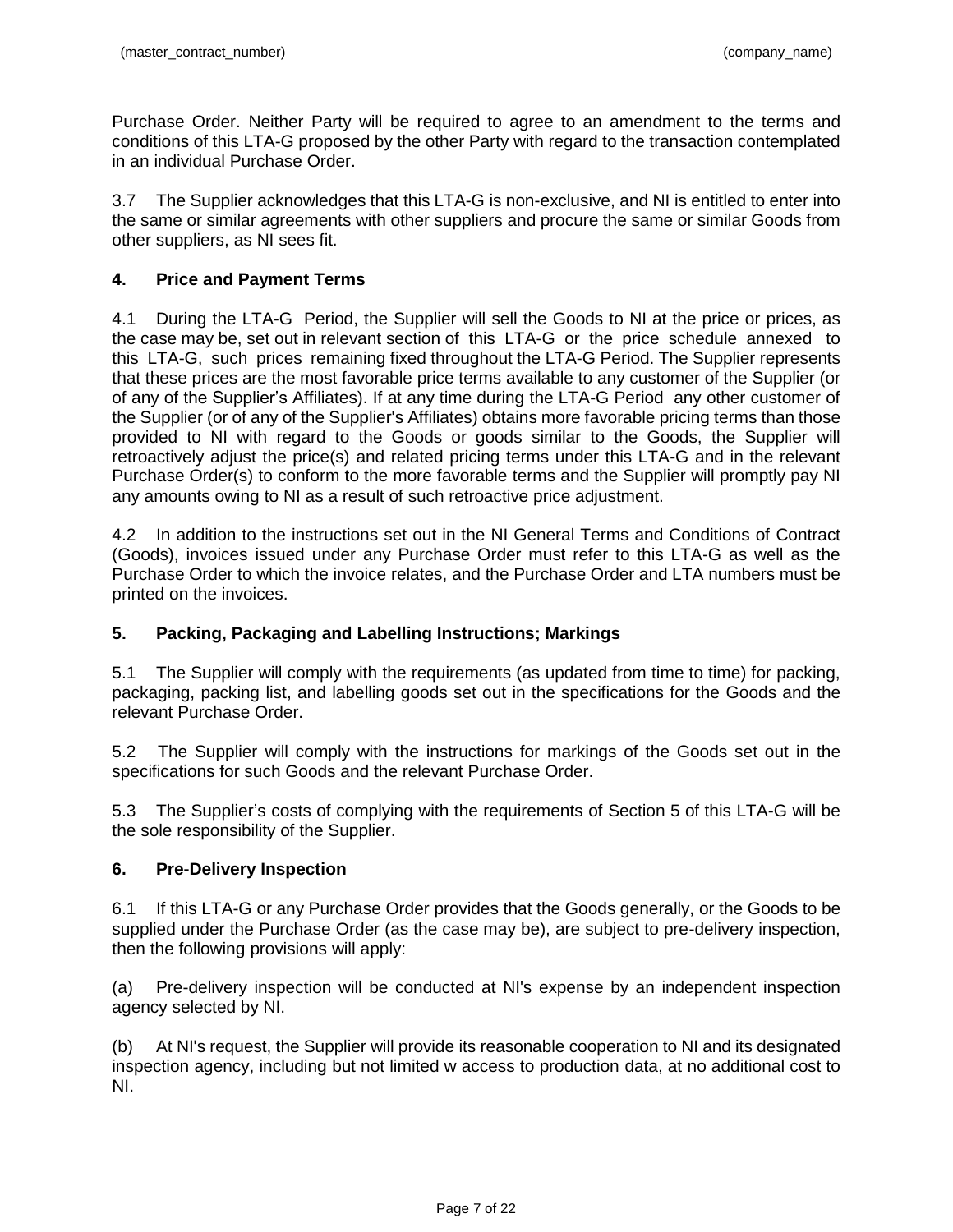(c) Notice of the readiness of each consignment of Goods, in the form attached to the Purchase Order, must be provided by the Supplier to NI and the designated inspection agency at least seven (7) days prior to the planned shipment date.

{d) NI will notify the Supplier promptly of its decision whether or not to release the Goods for shipment. If NI issues a release notice, the Supplier will immediately expedite shipment of the released consignments. If NI notifies the Supplier that the Goods are non-conforming, then Article 2.6 of the NI General Terms and Conditions of Contract (Goods) will apply.

6.2 The Supplier acknowledges that any inspection of the Goods by NI or its designated inspection agents does not constitute a determination whether the specifications for the Goods set out in this LTA-G or any Purchase Order (including mandatory technical requirements) have been met. The Supplier will be required to comply with its warranty and other contractual obligations whether or not NI carries out such pre-delivery inspection of the Goods.

6.3 The pre-delivery inspection and any testing of the Goods undertaken by NI or its designated inspection agents will not substitute for the inspection and testing of the Goods upon delivery to NI.

# **7. Delivery Terms and Delivery Lead-Times; Liquidated Damages**

7.1 The Supplier will comply with the lNCOTERM or similar trade term expressly stated in the Purchase Order as applying to the Goods to be supplied under that Purchase Order and all other delivery terms and instructions stated in this LTA-G and the relevant Purchase Order. With respect to the definition of "INCOTERMS" in the NI General Terms and Conditions of Contract {Goods), the applicable version of the "INCOTERMS" will be the most-recently issued version of the INCOTERMS at the Start Date; provided however that if a new version of the INCOTERMS is issued after the effective date of this LTA-G, the parties will in good faith consult with each other on the implications for this LTA-G with a view to adopting such new version and Article 2.2 of the NI General Terms and Conditions of Contract (Goods) will apply.

7.2 The Supplier will comply with the delivery lead time for the Goods required in the specifications and instructions set out in this LTA-G. "Delivery lead time" is the period from the date the Supplier receives a Purchase Order until the date the Goods are delivered in accordance with the applicable delivery term and instructions specified in this LTA-G and the relevant Purchase Order, and includes the period for manufacturing and packing the products, pre-delivery inspection (if applicable), obtaining any necessary regulatory authority approvals or licenses, shipping, and provision of all documentation required in connection with such delivery. NI may take into consideration the Supplier's compliance with delivery lead times in NI's monitoring of the performance of the Supplier in accordance with Article 2.3 of the NI General Terms and Conditions of Contract(Goods). Delivery of Goods under this LTA-G shall not exceed 26 weeks from the date the Supplier receives a Purchase Order.

7.3 The Supplier's obligations in respect of delay in delivery of Goods, including (but not limited to) obligation to notify NI of delay in delivery of Goods, as well as the consequences of delay, and NI's rights and remedies in respect of any such delay, are governed by the NI General Terms and Conditions of Contract (Goods).

7.4 In addition to, and without prejudice to any of the other rights and remedies of NI, if the Supplier fails to deliver the Goods under any Purchase Order in accordance with the stated time for delivery, or if NI exercises its right to reject Goods that do not conform to the requirements in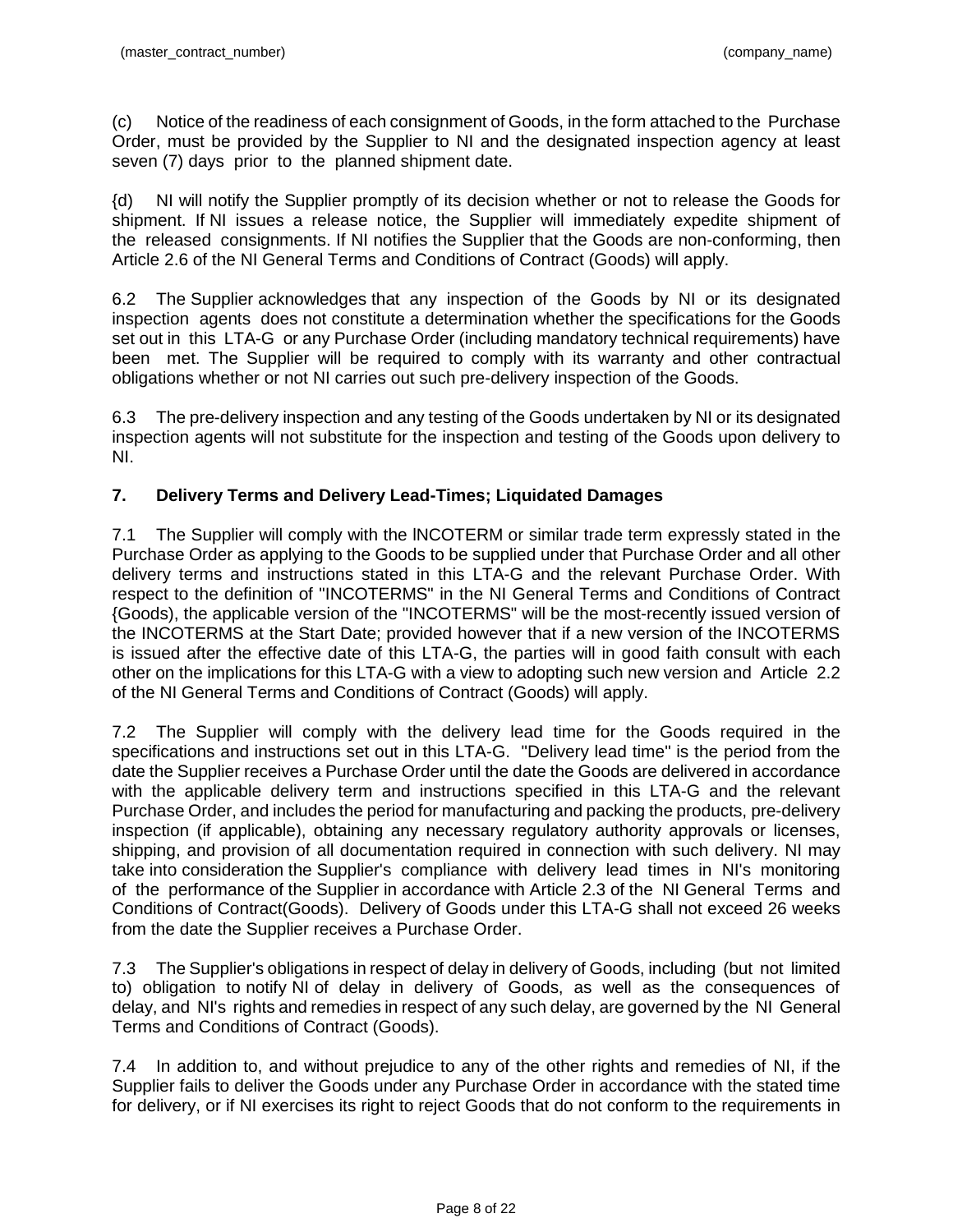this LTA-G and the relevant Purchase Order, NI may claim liquidated damages from the Supplier and, at NI's option, the Supplier will pay such liquidated damages to NI or NI will deduct such liquidated damages from the Supplier's invoice(s). Such liquidated damages will be calculated as follows: one half of one per cent (0.5%) of the Price of such Goods for each day of delay, until delivery of conforming Goods, up to a maximum of ten per cent (10%) of the value of the relevant Purchase Order. The payment or deduction of such liquidated damages will not relieve the Supplier from any of its other obligations or liabilities pursuant to this LTA-G and the relevant Purchase Order.

# **8. Shipping Instructions; Documentation Requirements**

# **Shipping Instructions**

8.1 Each Purchase Order will specify the applicable delivery term.

8.2 Notification (fax or email) on the day of shipment from the Supplier's facility must be sent to both notification parties (UNICEF and NI) and include the following information:

- a) Name of freight forwarder;
- b) Freight forwarder reference number;
- c) Booking number;
- d) Container number;

e) Packing list, including weights and volumes, product description, quantity per batch, and expiry date

- f) Expected date of arrival at DAP point;
- g) Updated Delivery Report (see Appendix 1 for required format);

No later than seven (7) days following the shipping date:

h) Tracking number for the couriered set of original documents set out in Article 8.3

8.3 A full set of originals of the following documentation must be sent by courier to the attention of UNICEF Supply Division, to be received prior to arrival of each shipment:

a) Bill of lading

b) Packing list, including weights and volumes, description, quantity per batch, expiry date and UNICEF's Purchase Order reference 68023375 and Material Number S7800002 for the 200,000 IU Vitamin A Oral Liquid Preparation as Soft Gelatin Capsules- 500 capsules per bottle;

- c) Certificate of Origin
- d) Signed commercial invoice
- e) Halal certificate for all batches in the shipment

f) Certificate of Analysis for all batches in the shipment (must include batch numbers and all specifications for release of acceptable products)

g) Updated Delivery Report (see Appendix 1)

8.4 The Contractor shall send one copy of the following documentation by courier to the NI, Attention: Leeza Sharma: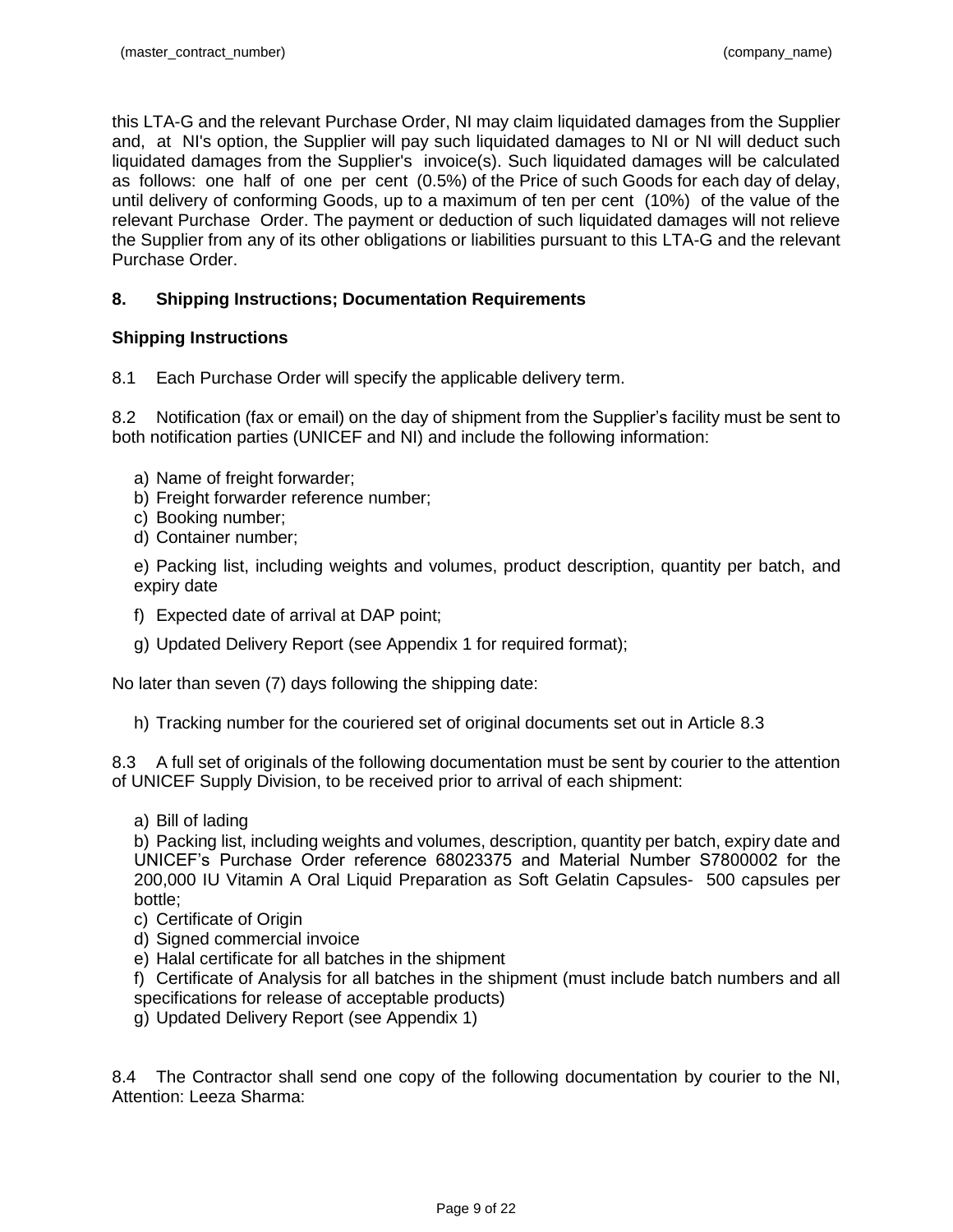- a) The full set of the above-listed documents (8.2)
- b) Freight invoice together with freight forwarder's receipt
- c) Freight insurance invoice together with freight insurer's receipt

8.5 When the freight invoice or freight insurance invoice is not in Canadian dollars, the Contractor shall provide the exchange rate used and a copy of the official source on which the exchange rate was based.

8.6 The Supplier makes a continuing representation and warranty that all of the information concerning the Goods that it provides to NI in documentation required under this LTA-G or any Purchase Order (including, but not limited to, the weight and volume of Goods) is true, complete, correct, accurate and not misleading.

# **9. Inspection of Facilities; Quality Assurance**

9.1 Throughout the LTA-G Period, the Supplier will permit NI, either itself or through a designated representative entity, to have access to the facilities where the Goods are manufactured, at all reasonable times to inspect the manufacturing site and processes for the production, quality control, quality assurance and packing of the Goods. The Supplier will provide reasonable assistance to the representative for such appraisal, including copies of any documentation as may be necessary. The inspection may be carried out in conjunction with the appropriate national authority.

9.2 If the specifications for the Goods set out in this LTA-G include requirements for quality assurance systems and manufacturing practices, the Supplier will, throughout the LTA-G Period, maintain quality assurance systems and manufacturing practices that meet those requirements.

9.3 The Supplier will throughout the LTA-G Period maintain and, at NI's request, provide to NI full and complete copies of, independent certification of its management systems by a certification agency acceptable to NI (e.g. ISO 9001, ISO 13485, GMP). If such certification is updated for any reason during the LTA-G Period, the Supplier will promptly provide NI with a copy of the updated certificate.

9.4 The Supplier makes a continuing representation and warranty throughout the LTA-G Period, that it undertakes periodic self-assessment of its operations and quality assurance system. Upon NI's request, the Supplier will promptly provide NI with access to the results of such selfassessment.

9.5 The Supplier will immediately inform NI if there is a significant change to its main processes or a change of manufacturing site that could affect the quality of the Goods. NI may request product or process validation report(s) or any applicable qualification report(s) prior to mass production or the next delivery.

# **10. Termination of this LTA-G**

10.1 **Termination by Either Party for Convenience**. Either Party can terminate this LTA-G on not less than ninety (90) days' written notice without having to provide any justification. The termination will be effective on the expiry of such ninety (90) days' notice period.

10.2 **Termination by Either Party for Material Breach**. If one Party is in material breach of any of its obligations under this LTA-G, the other Party can give it written notice that within thirty (30)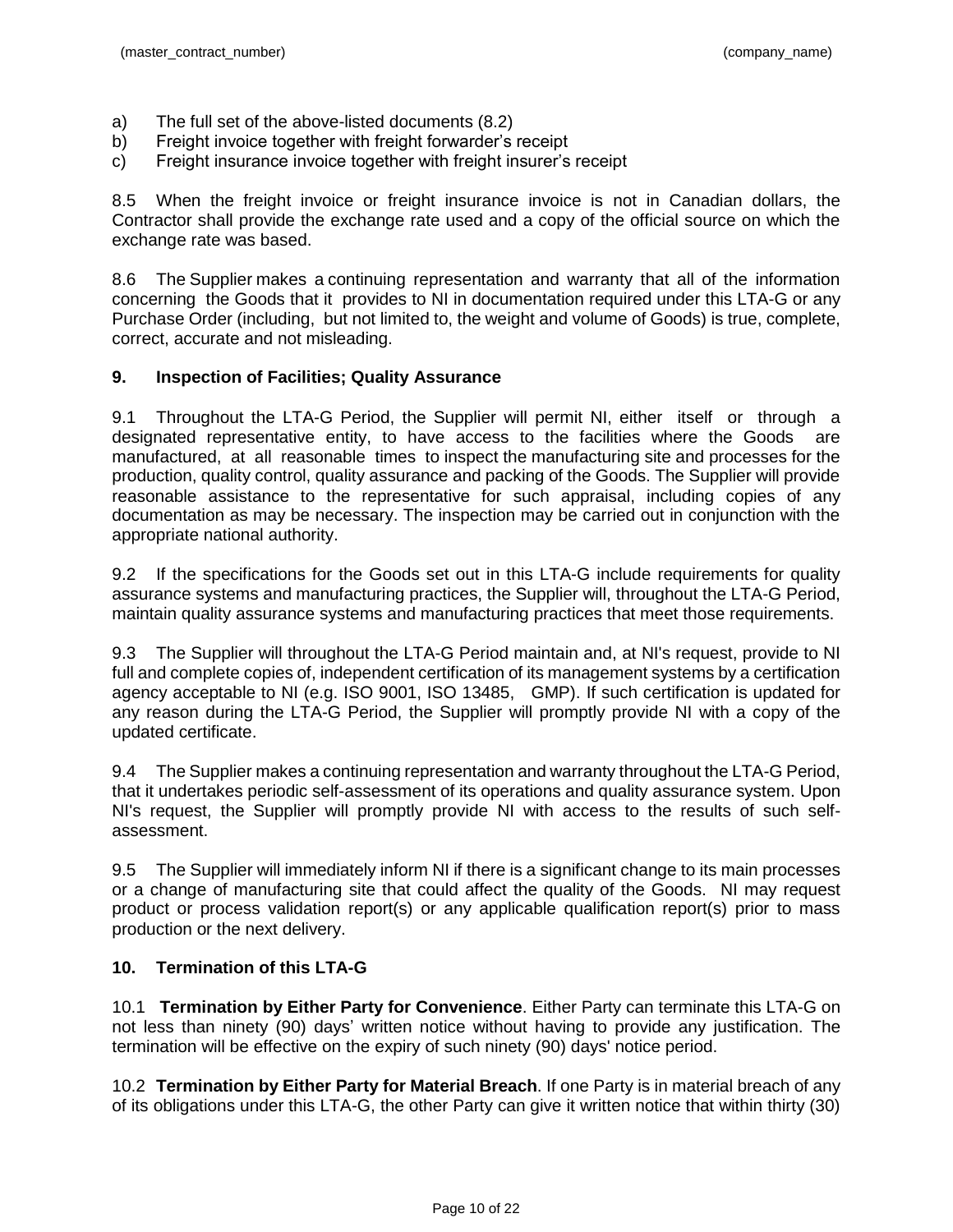days of receiving such notice the breach must be remedied (if such breach is capable of remedy). If the breaching Party does not remedy the breach within the thirty (30) days' period or if the breach is not capable of remedy, the non-breaching Party can terminate this LTA-G. The termination will be effective thirty (30) days after the non-breaching Party gives the breaching Party written notice of termination. The initiation of conciliation or arbitral proceedings in accordance with Article 9 of the NI General Terms and Conditions of Contract (Goods) will not be grounds for termination of this LTA-G.

10.3 **Additional Termination Rights of NI**. In addition to the termination rights under Articles 10.1 and 10.2 above, NI can terminate this LTA-G with immediate effect upon delivery of a written notice of termination to the Supplier, without any liability for termination charges or any other liability of any kind:

(a) in the circumstances described in, and in accordance with, Article 7 (Ethical Standards) of the NI General Terms and Conditions of Contract (Goods); or

(b) if the Supplier breaches any of the provisions of Articles 5.2-5.4 (Confidentiality) of the NI General Terms and Conditions of Contract (Goods); or

(c) if the Supplier (i) is adjudged bankrupt, or is liquidated, or becomes insolvent, or applies for a moratorium or stay on any payment or repayment obligations, or applies to be declared insolvent, (ii) is granted a moratorium or a stay, or is declared insolvent , (iii) makes an assignment for the benefit of one or more of its creditors, (iv) has a receiver appointed on account of the insolvency of the Supplier, (v) offers a settlement in lieu of bankruptcy or receivership or (vi) has become, in NI's reasonable judgment; subject to a materially adverse change in its financial condition that threatens to substantially affect the ability of the Supplier to perform any of its obligations under this LTA-G.

10.4 The termination rights in Articles 10.1, 10.2, and 10.3 above are in addition to alI other rights and remedies under this LTA-G.

10.5 **Consequences of Termination of this LTA-G.** The termination of this LTA-G will be without prejudice to each Purchase Order issued under this LTA-G and outstanding at the effective date of termination, in respect of which the terms set out in this LTA-G will continue to apply, unless and until such Purchase Order expires or is terminated in accordance with its terms.

10.6 **Consequences of Termination of a Purchase Order**. Purchase Orders issued under this LTA-G may be terminated in accordance with their terms. The termination of a Purchase Order will be without prejudice to this LTA-G which will continue in effect, unless and until the LTA-G Period expires or this LTA-G is terminated in accordance with this Article 10.

10.7 **Force Majeure**. If one Party is rendered permanently unable, wholly or in part, by reason of force majeure to perform its obligations under this LTA-G, the other Party may terminate this LTA-G on the same terms and conditions as are provided for in Article 10.2 above, except that the period of notice will be seven (7) days instead of thirty (30) days. "Force majeure" means any unforeseeable events arising from causes beyond the control of the Parties, including acts of nature, any act of war (whether declared or not), invasion, revolution, insurrection, terrorism or other acts of a similar nature or force. "Force majeure" does not include (a) any event which is caused by the negligence or intentional action of a Party; (b) any event which a diligent party could reasonably have been expected to take into account and plan for at the time this LTA-G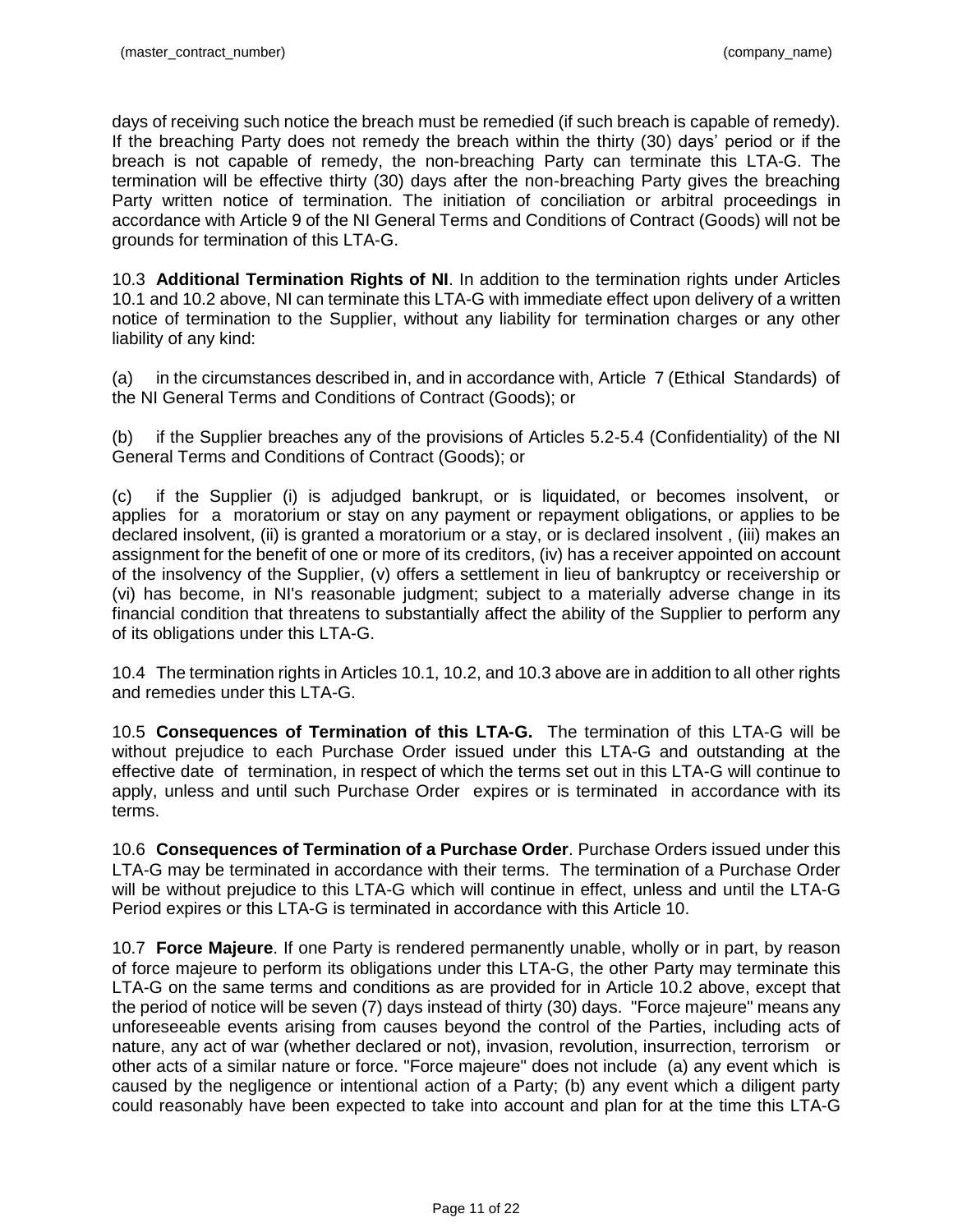was entered into; (c) the insufficiency of funds, inability to make any payment required under this LTA-G, or any economic conditions, including but not limited to inflation, price escalations, or labour availability; or (d) any event resulting from harsh conditions or logistical challenges for the Supplier (including civil unrest) associated with locations at which NI is operating.

# **11. Notices; Coordination**

11.l NI's and the Supplier's contact and address for notices under this LTA-G are set out below. Each Pany will notify the other in writing of any change in such Party's contact and address for notices.

If to **NI**: Leeza Sharma Program Officer, Child Survival Commodities Tel: 613-782-6856 Email : [lsharma@nutritionintl.org](mailto:lsharma@nutritionintl.org)

If to the **Supplier**: Name Title Tel: Email

NI and the Supplier will each nominate a representative to be responsible for the day-to-day coordination and management of this LTA-G and will so inform the other by email.

11.2 The Parties' respective contact and address for notices under each Purchase Order will be set out in each Purchase Order. The Parties' representatives responsible for the day-to-day coordination and management of each Purchase Order will be as set out in each Purchase Order.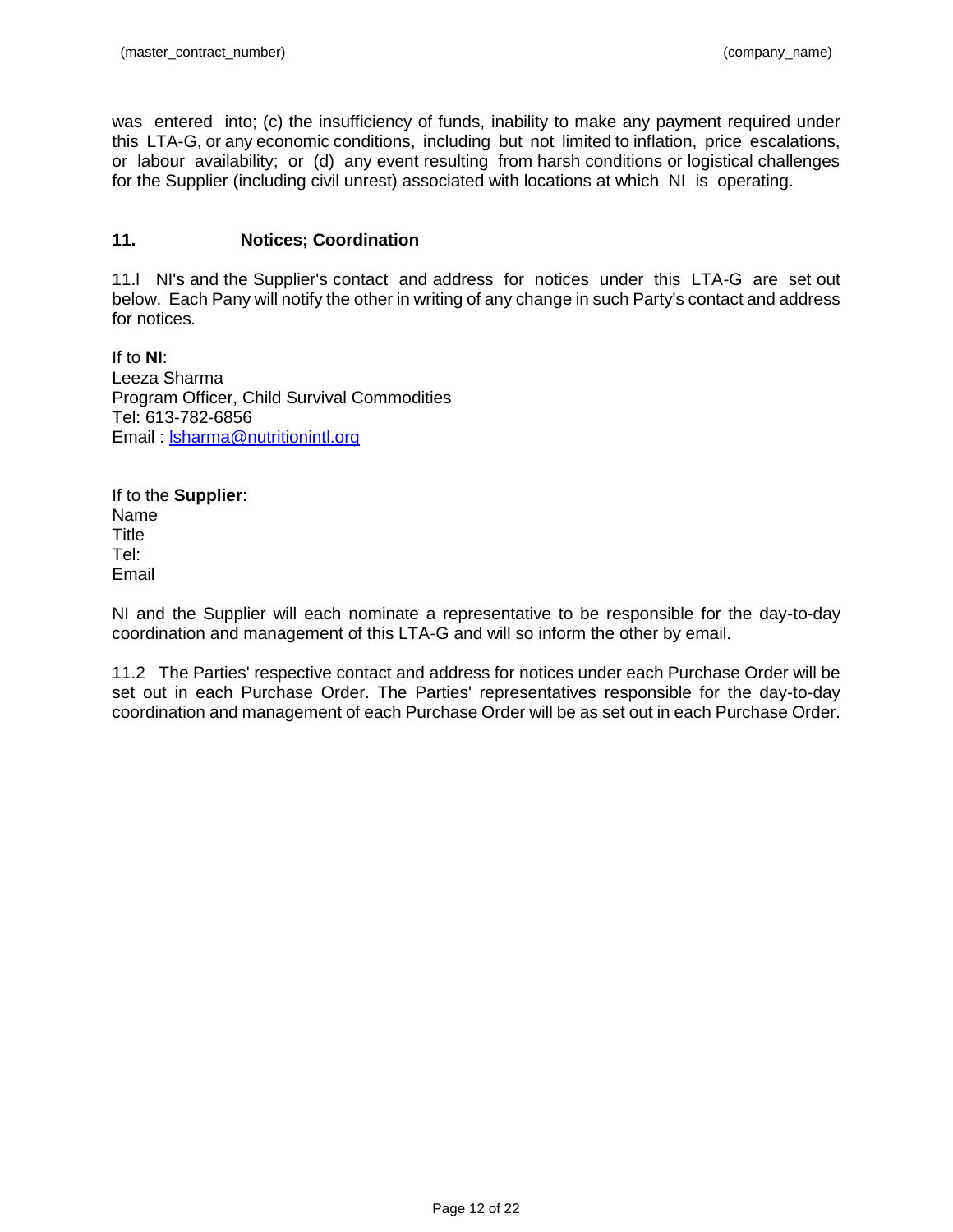# **Appendix 1 – Desiccant Pack Specifications**

### **1.0 GENERAL:**

1.1 Desiccant Packs are to be included in each 100 or 500-capsule container of Vitamin A Soft Gelatin Capsules manufactured for the Nutrition International.

### **2.0 PURPOSE OF THE DESICCANT PACKS:**

2.1 Softening and clumping of soft gelatin capsules has been reported from tropical countries during vitamin A capsule distribution. The purpose of including a desiccant in the 100 or 500 capsule containers is to minimize the occurrence of capsule clumping due to moisture-induced softening and degradation.

#### **3.0 PERFORMANCE:**

3.1 The desiccant should protect the soft gelatin capsules from moisture and avoid softening and clumping while the capsules remain enclosed in a sealed high density polyethylene opaque container and up to 6 weeks after the container's protective seal has been broken for use in conditions of RH 60%-100% and temperatures of 25-45° C.

### **4.0 PRODUCT SPECIFICATION:**

4.1 Sufficient B-type or wide pore spherical synthetic amorphous silica (silicon dioxide, Si02) in accordance with US Military Specifications for desiccant materials, which details requirements for bagged, chemically inert and dehydrating agents (Desiccant Materials-MIL-D-3464). Each 100 or 500-capsule container may include 1-3 desiccant packs of desiccant to achieve best humidity absorption results.

## **5.0 PACKAGING OF THE PRODUCT:**

5.1 Individual bags of high-density polyethylene spun into continuous fibres (Tyvek®) to prevent the silica from dusting.

OR

5.2 Package in accordance with US military specification MIL-P-116, Method II, modified to eliminate the evacuation process and desiccant. Barrier Bags will meet or exceed the requirements of Type III, Class E. Humidity indicators are not required. This specification requires that the dessicant material be sealed in a water vapour-proof, grease-proof heat-sealable Barrier Bag of size sufficient to enclose the desiccant package necessary to dehydrate the chosen container size. Note that silica gel conforming to MIL-D-3464 will be included in packages of products expected to be subjected to prolonged storage in tropical geographical regions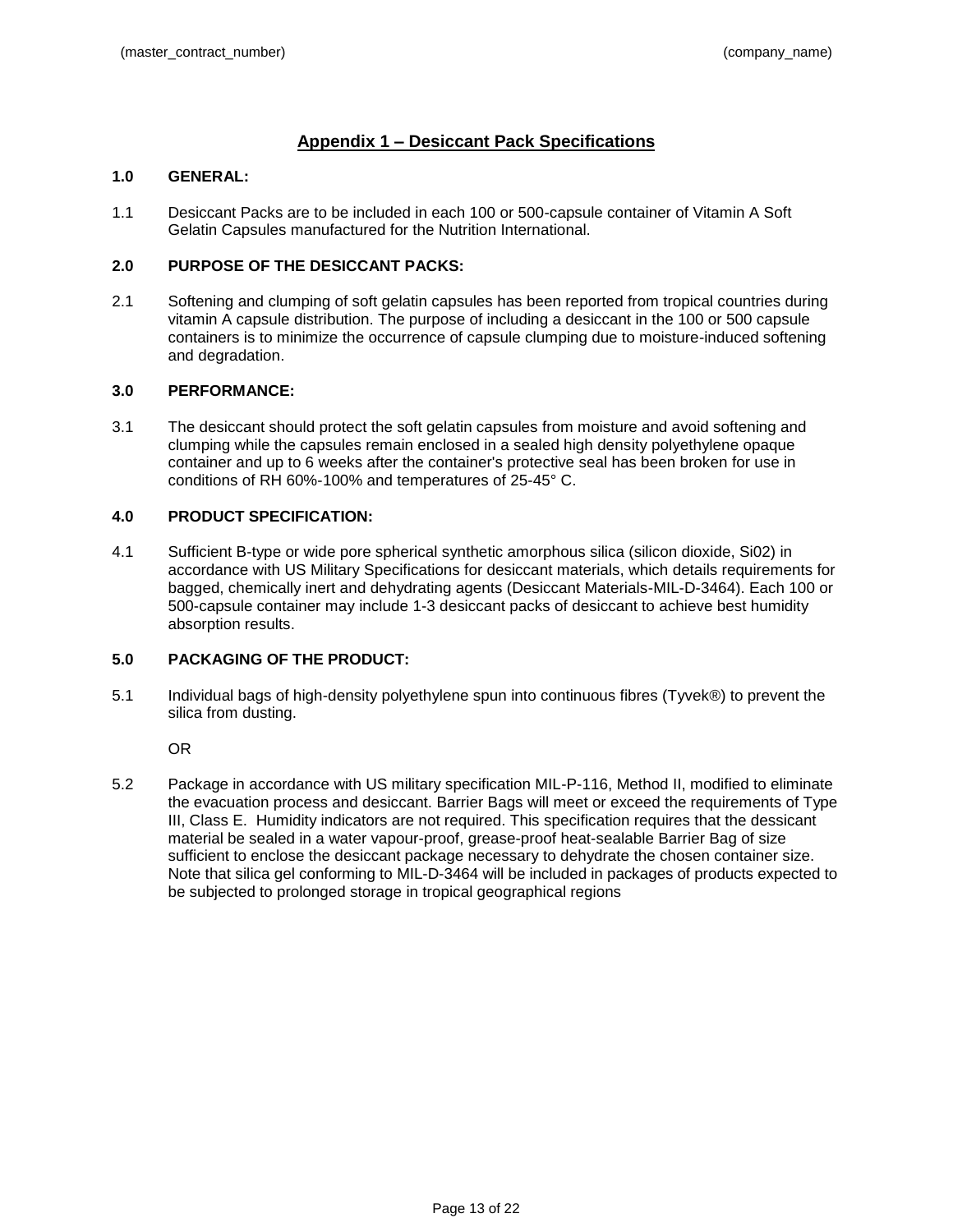# **Appendix 2 – Specification for Packing; Pallets & Boxes; Pallet & Box Labels**

## **1.0 GENERAL REQUIREMENTS**

- 1.1 Contractors who do not comply with the packing requirements for deliveries to the UNICEF Warehouse, Copenhagen, Denmark, as outlined herein shall be invoiced the extra cost of re-work fees on arrival at UNICEF Supply Division. The current recovery fee structure is available on the UNICEF website [\(http://www.unicef.org/supply/files/UNICEF\\_Re-Work\\_fees.pdf\)](http://www.unicef.org/supply/files/UNICEF_Re-Work_fees.pdf)
- 1.2 UNICEF also reserves the right to reject non-compliant shipments. All additional costs in relation to the rejection of the shipment shall be borne by the manufacturer.
- 1.3 No carton may contain items from more than one manufacturing batch.
- 1.4 If the goods are batch managed, each pallet/carton shall contain one batch only.
- 1.5 Case identification as requested on the order must be mentioned on all invoices.
- 1.6 The packing (e.g. bottles, caps, boxes, labels) must be of a sturdy export quality and of a commercial standard that will provide adequate protection of the goods for carriage by air, sea and/or road to final destinations worldwide, including remote locations under adverse climatic and storage conditions, and high humidity – i.e. not less than 17kN edge crush resistance with minimum 60% remaining with 90% humidity at a temperature of 40°C (tropical conditions).
- 1.7 The packaging unit must be strong, able to be stacked to a height of 4 pallets as static storage and 2 pallets during transport, and resistant to puncturing.
- 1.8 All wood packaging, including pallets and boxes, utilized in any shipment, must have undergone the treatment, marking and documentation required to meet the specifications described in *[ISPM](https://www.ippc.int/servlet/CDSServlet?status=ND0xMzM5OS4xMzM3MDMmNj1lbiYzMz1wdWJsaWNhdGlvbnMmc2hvd0NoaWxkcmVuPXRydWUmMzc9aW5mbw~~#koinfo)  [No. 15: Guidelines for Regulating Wood Packaging Material in International Trade,](https://www.ippc.int/servlet/CDSServlet?status=ND0xMzM5OS4xMzM3MDMmNj1lbiYzMz1wdWJsaWNhdGlvbnMmc2hvd0NoaWxkcmVuPXRydWUmMzc9aW5mbw~~#koinfo) available at www.ippc.int*.
- 1.9 All paper-pulp used for cardboard and corrugated boxes must be of virgin base materials.
- 1.10 Deliveries to any destination other than the UNICEF Warehouse, Copenhagen, Denmark, must be packed and palletized in the most cost-effective way to minimize freight costs.
- 1.11 **Packing List:** All markings must be reflected in the packing list to be completed at time of shipment. The packing list shall indicate weights and volumes, description of the goods, manufacturing batch number, quantity per batch, expiry date and UNICEF's P.O. reference (680\*) and material numbers (S78\*) and cross-reference to the carton numbers. One copy of the packing list must be included with the shipment and another copy shall accompany the shipping documents.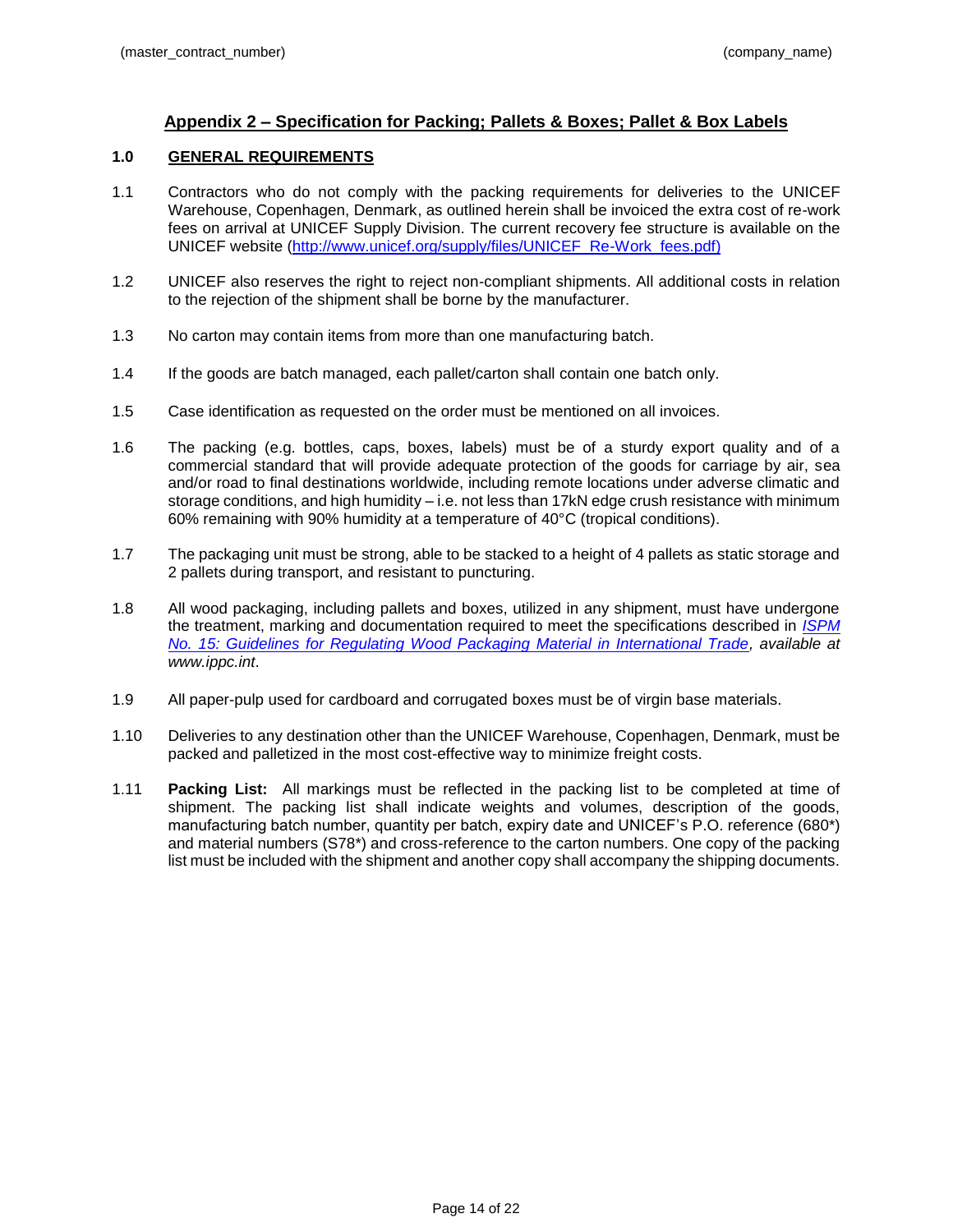## **2.0 PALLET SPECIFICATIONS**

- 2.1 All deliveries to the UNICEF Warehouse, Copenhagen, Denmark, must be on non-returnable pallets.
- 2.2 A detailed packing list including material number and description, quantity and batch number, shall be attached to both short sides of minimum the first pallet of the shipment.
- 2.3 Below are details of the **acceptable** pallet types:
	- 2.3.1 1200 x 1000 mm (Preferred size), One Way Pallet, Heat treatment according to ISPM 15



#### Nails/Joint:

Deck board/Block 2 pcs. 3.1/85 mm ring nail Deck board/Stringer board 2 pcs. 2.5/45 mm round nail (diamond shaped) 2 pcs. 3.1/75 mm ring nail

#### Tolerances:

| Pallet length          | $-0/+3$ mm  |
|------------------------|-------------|
| Pallet width           | $-0/+3$ mm  |
| Board length           | $-0/+3$ mm  |
| Board width            | $-3/+3$ mm  |
| <b>Board thickness</b> | $-0/+1$ mm  |
| Block length           | $-3/+3$ mm  |
| <b>Block width</b>     | $-3/+3$ mm  |
| Block height           | $-0/+2$ mm  |
| Entry height           | Min. 100 mm |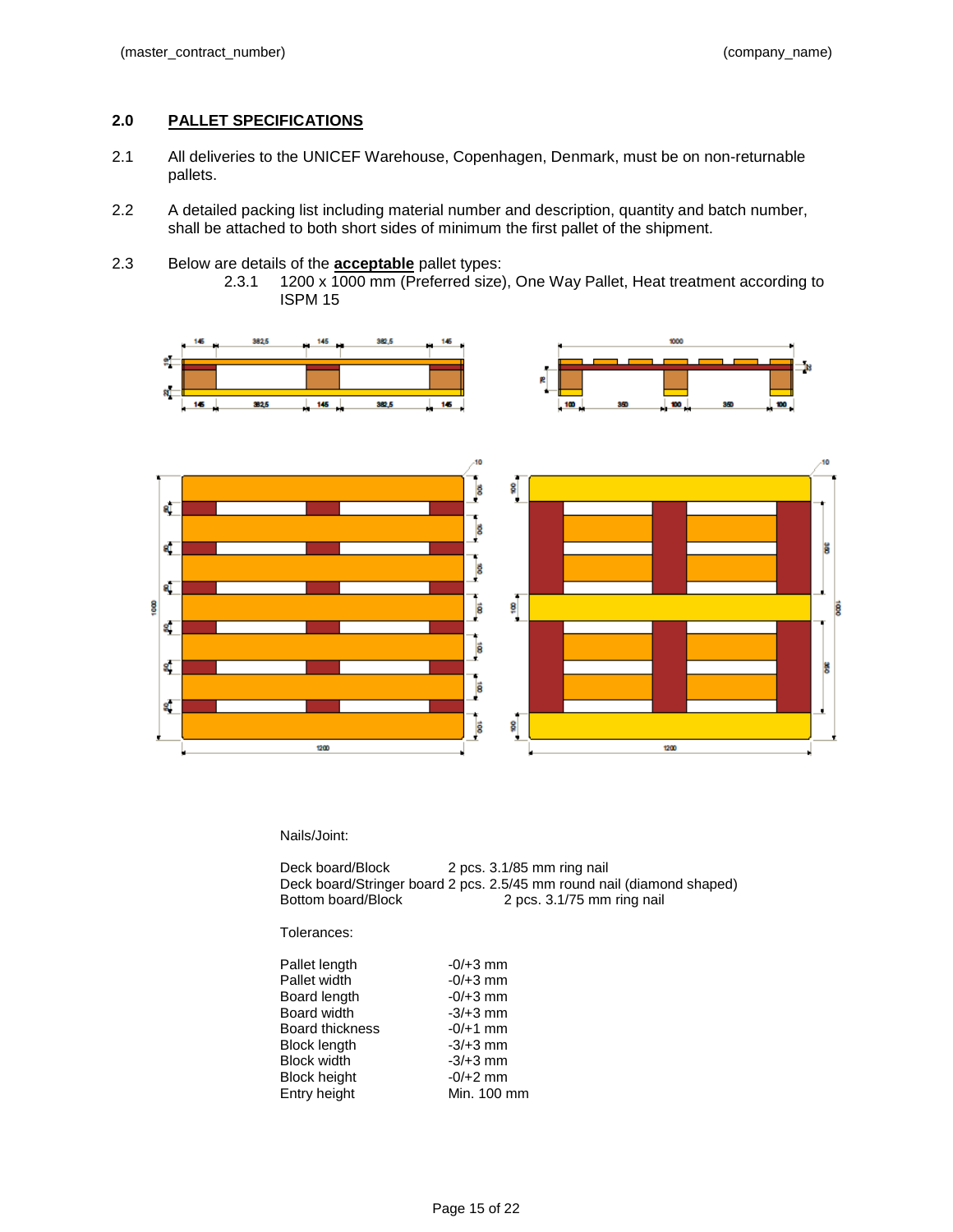Wood:

| Moisture content | $20\%$                               |
|------------------|--------------------------------------|
| Wanes            | $<$ 15 mm                            |
| Single knot      | $<$ 1/3 of width                     |
| Sum of knots     | $<$ 1/2 of width                     |
|                  | Insect holes and rot are NOT allowed |
|                  | Heat treatment: According to ISPM 15 |

### 2.3.2 1200 x 800 mm, One Way Pallet (Euro) as per UIC 435-2 , Heat treatment according to ISPM 15



Nails/Joint:

Deck board/Block 2 pcs. 3.1/85 mm ring nail Deck board/Stringer board 2 pcs. 2.5/45 mm round nail (diamond shaped) Bottom board/Block 2 pcs. 3.1/75 mm ring nail

Tolerances:

| Pallet length          | $-0/+3$ mm       |
|------------------------|------------------|
| Pallet width           | $-0/+3$ mm       |
| Board length           | $-0/+3$ mm       |
| Board width            | $-3/+3$ mm       |
| Board thickness        | $-0/+1$ mm       |
| <b>Block length</b>    | $-3/+3$ mm       |
| <b>Block width</b>     | $-3/+3$ mm       |
| <b>Block height</b>    | $-0/+2$ mm       |
| Entry height           | Min. 97 mm       |
|                        |                  |
| Wood:                  |                  |
| Moisture content <20 % |                  |
| Wanes                  | <15 mm           |
| Single knot            | $<$ 1/3 of width |
| Sum of knots           | $<$ 1/2 of width |

Insect holes and rot are NOT allowed Heat treatment: According to ISPM 15

Page 16 of 22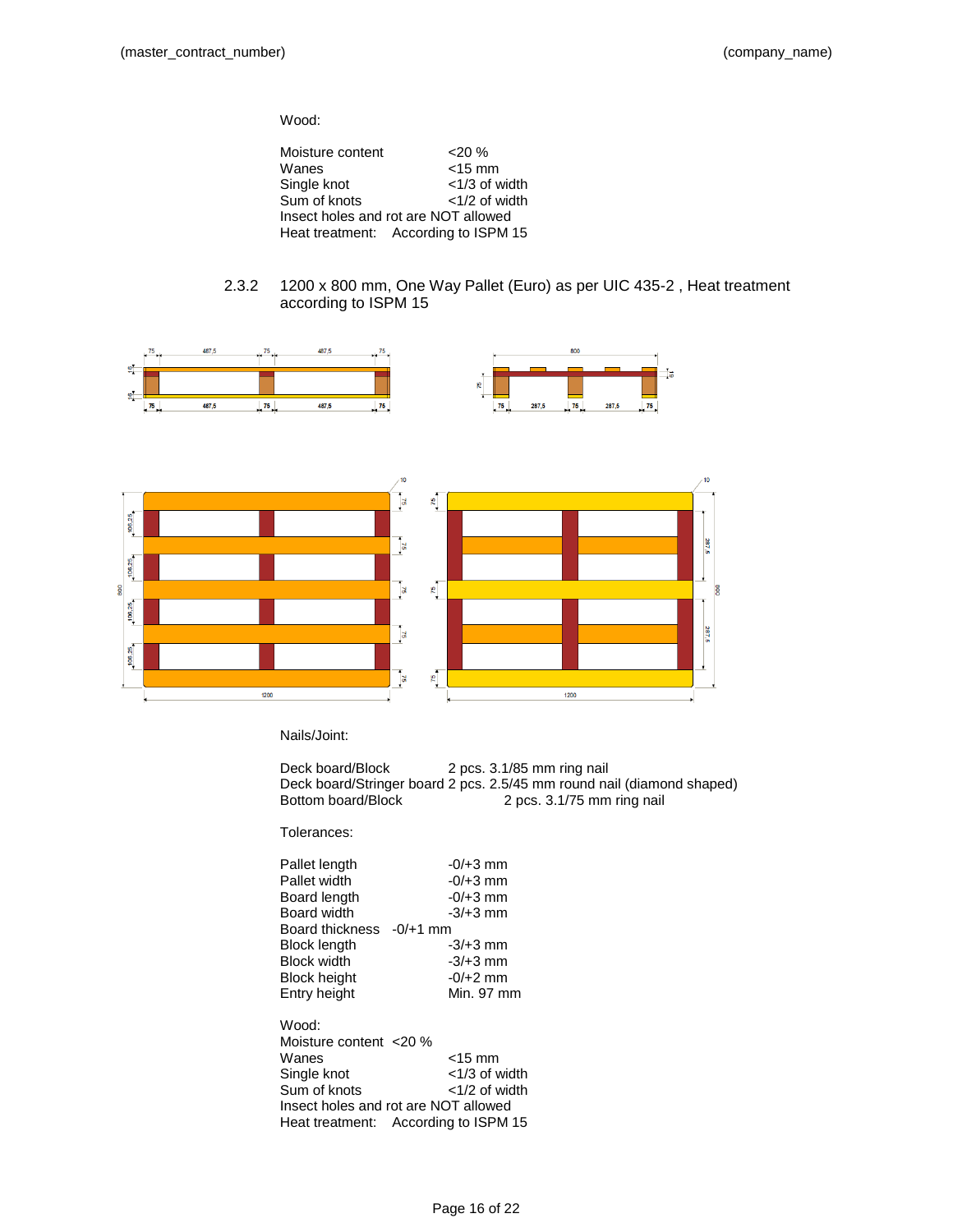- 2.4 Below are details of **unacceptable** pallet types and pallet characteristics:
	- 2.4.1 Inka pallet



2.4.2 Plastic pallets



2.4.3 China pallets



- 2.4.4 Any other pallet type
- 2.4.5 Pallets manufactured from other materials than solid wood are **NOT** acceptable; (such as wood chip, MDF board, ply wood or carton).
- 2.5 Contractors shall send their pallet specifications to NI for approval prior to any shipment to **UNICEF Warehouse, Copenhagen, Denmark**. The specification must be sent to the attention of **Leeza Sharma, [lsharma@nutritionintl.org](mailto:lsharma@nutritionintl.org)** for approval prior to use.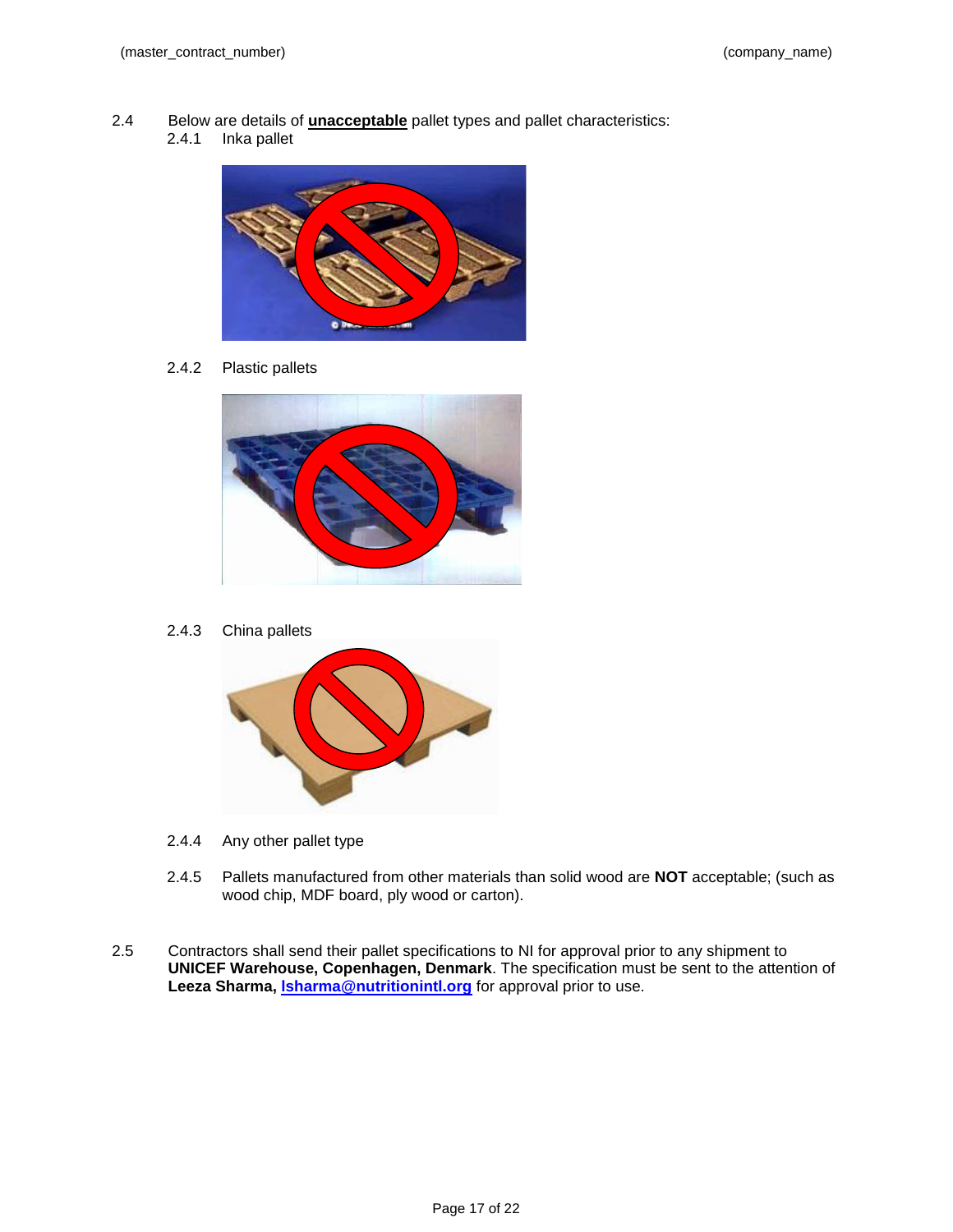## **3.0 SPECIFICATIONS FOR CARTONS/ BOXES**

#### 3.1 Export cartons

#### a. Design

| Box style               | Full-overlap slotted container (FOSC)              |
|-------------------------|----------------------------------------------------|
| FEFCE/ESBO Code         | 0203 modified as described below                   |
| Closure                 | Outside flap, glued and stitched                   |
| Flute designation       | BC double wall                                     |
| Structural instructions | Meeting inner flaps.                               |
|                         | All corners of long side flaps are chamfered 25x25 |
|                         | mm.                                                |

b. Quality and standards

| Edge Compression Test (ECT)      | $\geq$ 17 kN/m           | (EN ISO 3037) |
|----------------------------------|--------------------------|---------------|
| Bursting strength (Mullen)       | $\geq$ 2200 kPa          | (EN ISO 2759) |
| Water absorptiveness (Cobb 1800) | $< 155$ g/m <sup>2</sup> | (EN ISO 535)  |
| Bending stiffness                | $MD: \geq 44000$ Nmm     | (EN ISO 5628) |
|                                  | $CD: \geq 19500$ Nmm     |               |

- c. Quality instructions
	- Min. 60% of resulting box strength must be maintained in tropical conditions, i.e. 40°C and 90 % R.H.
	- Box compression test (BCT) must be provided.

#### 3.2 Inner cartons

a. Design

| Box style               | Regular slotted container (RSC)                   |
|-------------------------|---------------------------------------------------|
| FEFCE/ESBO Code         | 0201 modified as described below                  |
| Closure                 | Inside flap, glued                                |
| Flute designation       | C single wall                                     |
| Structural instructions | All corners of short side flaps (inner flaps) are |
|                         | chamfered 10 x 20 mm (10 mm on top edge).         |

b. Quality and standards

| Edge Compression Test (ECT)      | $\geq 6.1$ kN/m  | (EN ISO 3037)  |
|----------------------------------|------------------|----------------|
| Bursting strength (Mullen)       | ≥ 1680 kPa       | (EN ISO 27597) |
| Water absorptiveness (Cobb 1800) | $<$ 155 g/m2     | (EN ISO 535)   |
| Bending stiffness                | MD: N/A, CD: N/A | (EN ISO 5628)  |

- c. Quality instructions
	- Min. 60% of resulting box strength must be maintained in tropical conditions, i.e. 40°C and 90 % R.H.
	- **Box compression test (BCT) must be provided.**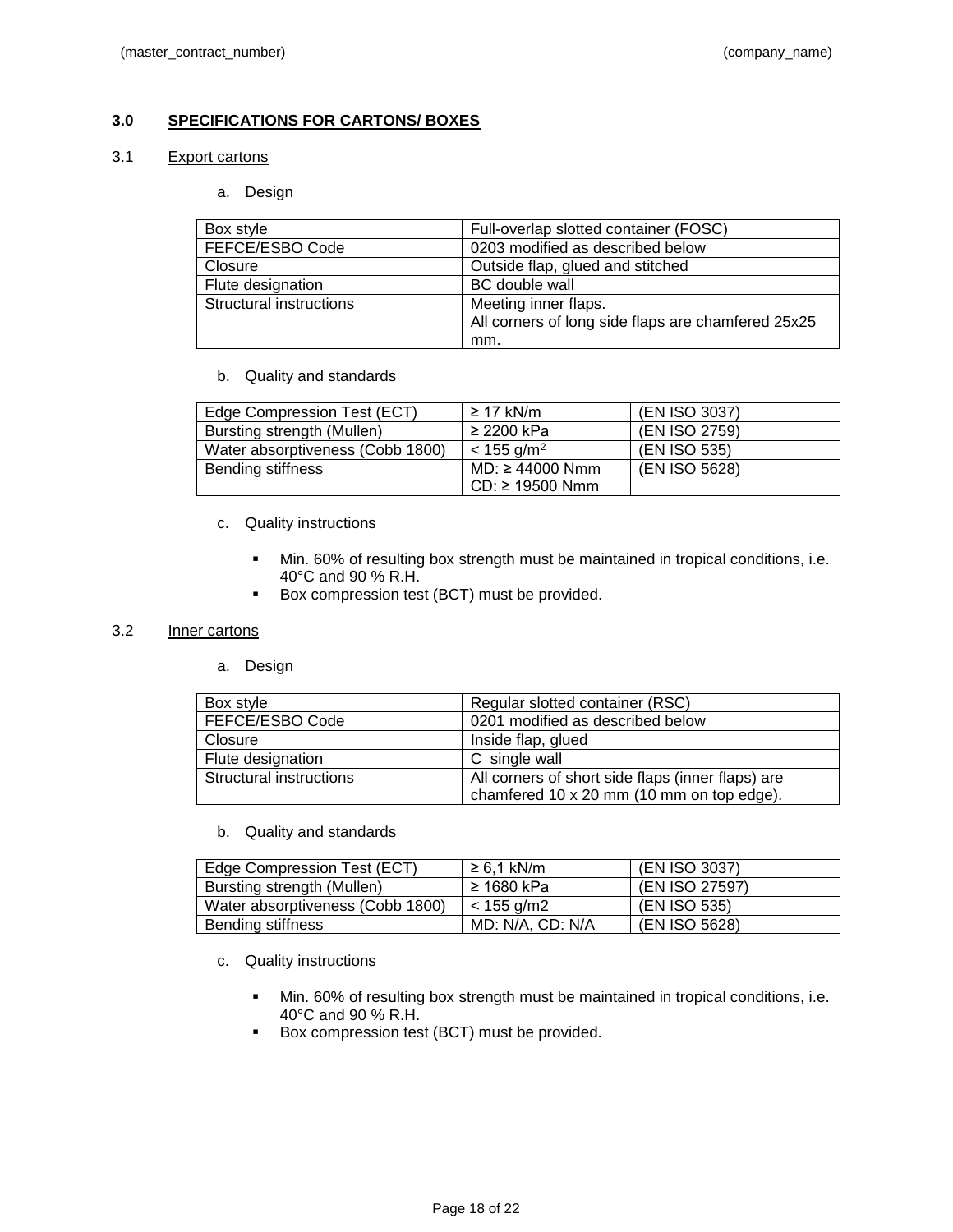1100

# 3.3 Carton stacking

- 3.3.1 The maximum height is **110 cm including** the pallet.
- 3.3.2 The maximum weight of the cargo including the pallet is **950 kg**
- 3.3.3 The cartons shall be cross stacked on the pallets whenever possible.
- 3.3.4 No overhang is allowed.



- 3.4 Cargo
	- 3.4.1 The pallets/cartons shall contain only one material.
	- 3.4.2 For batch managed materials, e.g. pharmaceuticals and medical devices, the cartons/pallets shall contain only 1 single batch.

## 3.5 Wrapping

- 3.5.1 The cargo on the pallets shall be shrink-wrapped.
- 3.5.2 The shrink-wrapping shall allow the pallet to be handled by fork-lift.
- 3.5.3 Loose foil ends are not tolerated.
- 3.5.4 Pallets must not be wrapped together.
- 3.6 Strapping
	- 3.6.1 As an alternative to shrink-wrapping, the cargo can be fixed with straps of polypropylene.
	- 3.6.2 Steel straps are not acceptable.
	- 3.6.3 The cargo shall be fixed with at least 4 straps, 2 on the pallet's short side and 2 on its long side.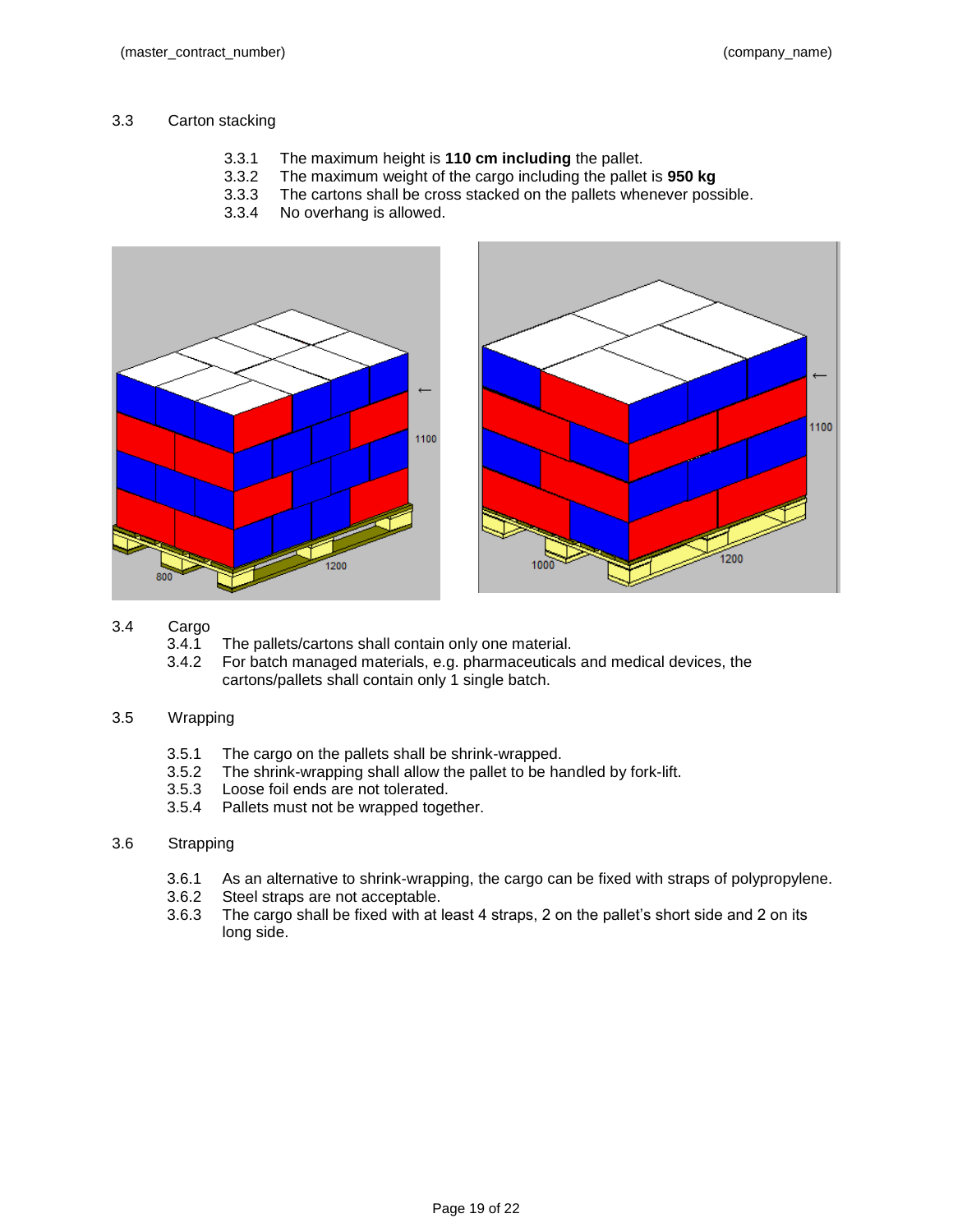## **4.0 IDENTIFICATION MARKINGS**

- 4.1 The **pallets**, cases, and all **outer and inner** cartons must be clearly marked with the following information:
	- 4.1.1 Purchase order number (optional for inner cartons);
	- 4.1.2 UNICEF material number\*;
	- 4.1.3 Description of contents;
	- 4.1.4 Quantity per carton;
	- 4.1.5 Gross Weight;
	- 4.1.6 Cubic Measurement;
	- 4.1.7 Batch Number Reference;
	- 4.1.8 IMCO classification (if applicable);
	- 4.1.9 Manufacturing date;
	- 4.1.10 Expiration date.
- 4.2 The size of the markings and labels must not exceed A5 (210 x 148 mm).

#### \* **UNICEF material number should be written in one complete sequence, i.e. no hyphens:**

| <b>Capsule Type</b>                                             | <b>UNICEF Material Number</b>      |
|-----------------------------------------------------------------|------------------------------------|
| 200,000 IU Vitamin A Soft Gelatin Capsules - 500 count bottles  | S7800002                           |
| 100,000 IU- Vitamin A Soft Gelatin Capsules - 500 count bottles | S7800001                           |
| 200,000 IU- Vitamin A Soft Gelatin Capsules - 100 count bottles | To be provided at time of contract |
| 100,000 IU- Vitamin A Soft Gelatin Capsules - 100 count bottles | S7800003                           |

#### **5.0 BARCODE LABEL STANDARD**

- 5.1 All **pallets and outer** cartons shall be barcode labelled with the below details using encoding type GS1-128. The markings shall be in both text format and contained in a barcode label. The use of any other standard will cause the shipment to be returned to the Contractor for replacement. All costs associated with the return of the shipment(s) and replacement of the labels will be at the Contractor's cost.
	- 5.1.1 The height of the barcode shall be minimum 15 mm.
	- 5.1.2 The size of the markings and labels must not exceed A5 (210 x 148 mm).
	- 5.1.3 Inner cartons shall also be barcode labelled.
	- 5.1.4 The pallet barcode label shall be placed at each of the two short sides of the pallet, outside the shrink-wrapping, if any, at the top right corner
- 5.2 Only the following identifiers (listed in brackets) in relation to barcode labelling shall be used. Where alternative is indicated, only one of these shall be used.

| (400) | UNICEF Purchase order number |
|-------|------------------------------|
| 93)   | Material number              |
|       | Quantity                     |
| ۱0    | Batch number                 |
|       | Manufacturing date           |
| 2     | <b>Expiration date</b>       |

5.3 The date format shall follow one of the following standard: DDMMYYYY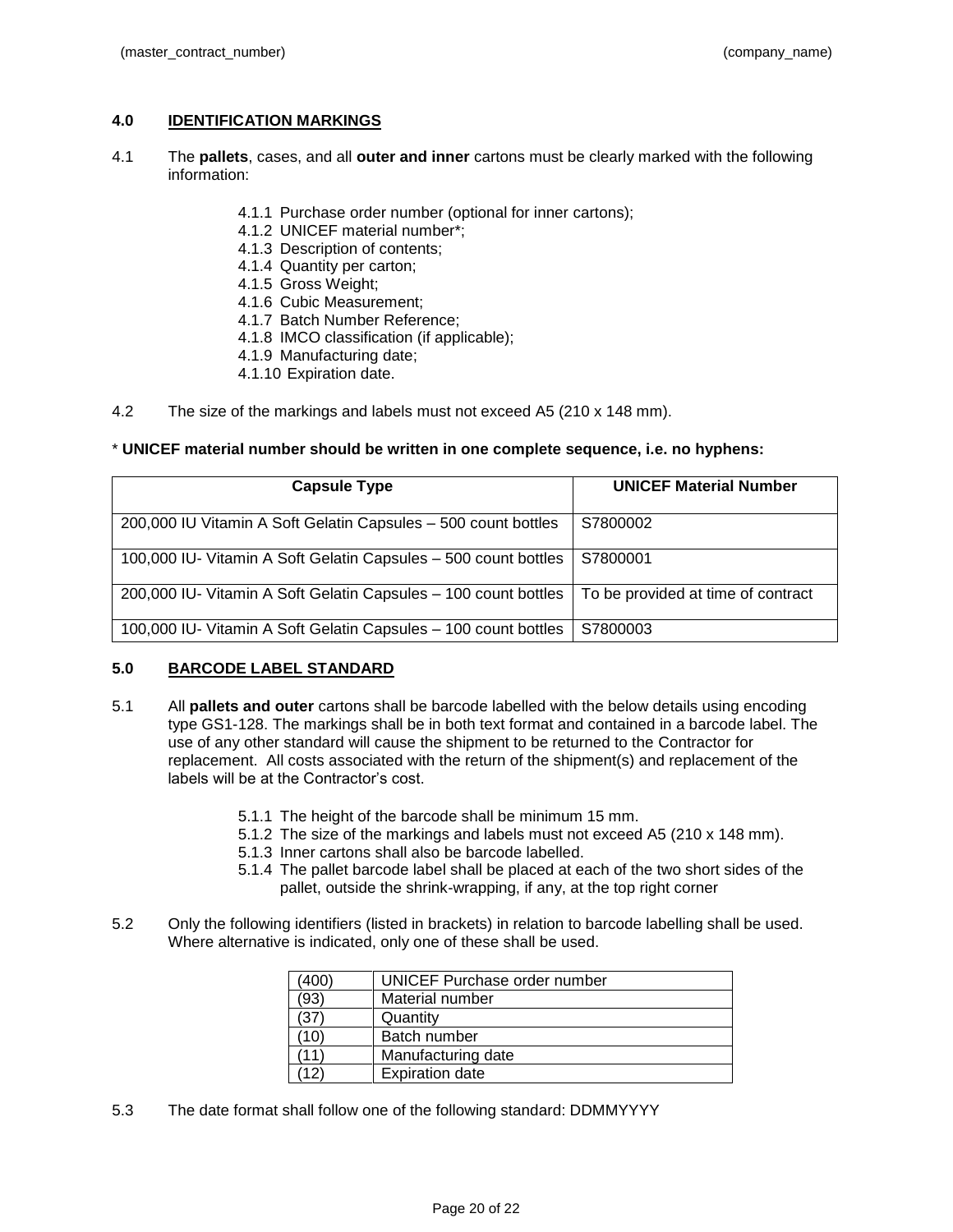- 5.4 The default marking for days (DD) is the last day of the month, e.g., expiry July 2019 should be 31072015 on the barcode.
- 5.5 The quantity on both carton and pallet labels should reflect the quantity of the buying unit
- 5.6 Contractors shall send a sample of a barcode label to NI for approval prior to any shipment to UNICEF Warehouse, Copenhagen, Denmark. The sample barcode label must be submitted to the attention of Leeza Sharma, *Isharma@nutritionintl.org*, for approval prior to use.

## **PALLET BARCODE LABEL SPECIFICATIONS**

| Barcode standard:     | GS1-128, only.                                                  |
|-----------------------|-----------------------------------------------------------------|
| Dimensions of labels: | $4"$ x 7" (10 cm x 18 cm)                                       |
| Background colour:    | White                                                           |
| Lettering:            | Black                                                           |
| Bar Codes (dates):    | Use following format only: DDMMYYYY (31.10.2015)                |
| <i>Identifiers:</i>   | This number in the brackets is an identifier according to GS1-  |
|                       | 128. Use only the identifiers indicated.                        |
| Font & font size:     | Should fit appropriately on label. Minimum size: one half inch. |
| Material number:      | Should be without hyphens (ex: S7800001)                        |
| Note:                 | Manufacturing date & expiration date format: DDMMYYYY           |
|                       | (31.07.2015)                                                    |
|                       |                                                                 |

## Figure 1: Sample Pallet Label

| <b>SHIP TO:</b><br><b>UNICEF Supply Division</b> |  |
|--------------------------------------------------|--|
|                                                  |  |
| (400)xxxxxxxx<br>                                |  |
| (93)xxxxxxxx<br>                                 |  |
| (37)xxxx                                         |  |
| <b>IIIIIIIIIIIIIIIII</b><br>$(10)$ xxxxxx        |  |
|                                                  |  |
| $(11)$ xxxxxx<br>                                |  |
| $(12)$ xxxxxx                                    |  |
|                                                  |  |

#### **Pallet No.:**

## **BOX BARCODE LABEL SPECIFICATIONS**

| Barcode standard:     | GS1-128, only.                                                    |
|-----------------------|-------------------------------------------------------------------|
| Dimensions of labels: | $4"$ x 7" (10 cm x 18 cm)                                         |
| Background colour:    | White                                                             |
| Lettering:            | Black                                                             |
| Bar Codes (dates):    | Use following format only: DDMMYYYY (31.07.2015)                  |
| Identifiers:          | The number in the brackets is an identifier according to GS1-128. |
|                       | Use only the identifiers indicated.                               |
| Font & font size:     | Should fit appropriately on label. Minimum size: one half inch.   |
| Material number:      | Should be without hyphens (ex: S7800001)                          |
| Note:                 | Manufacturing date & expiration date format: DDMMYYYY             |
|                       | (31.07.2015)                                                      |